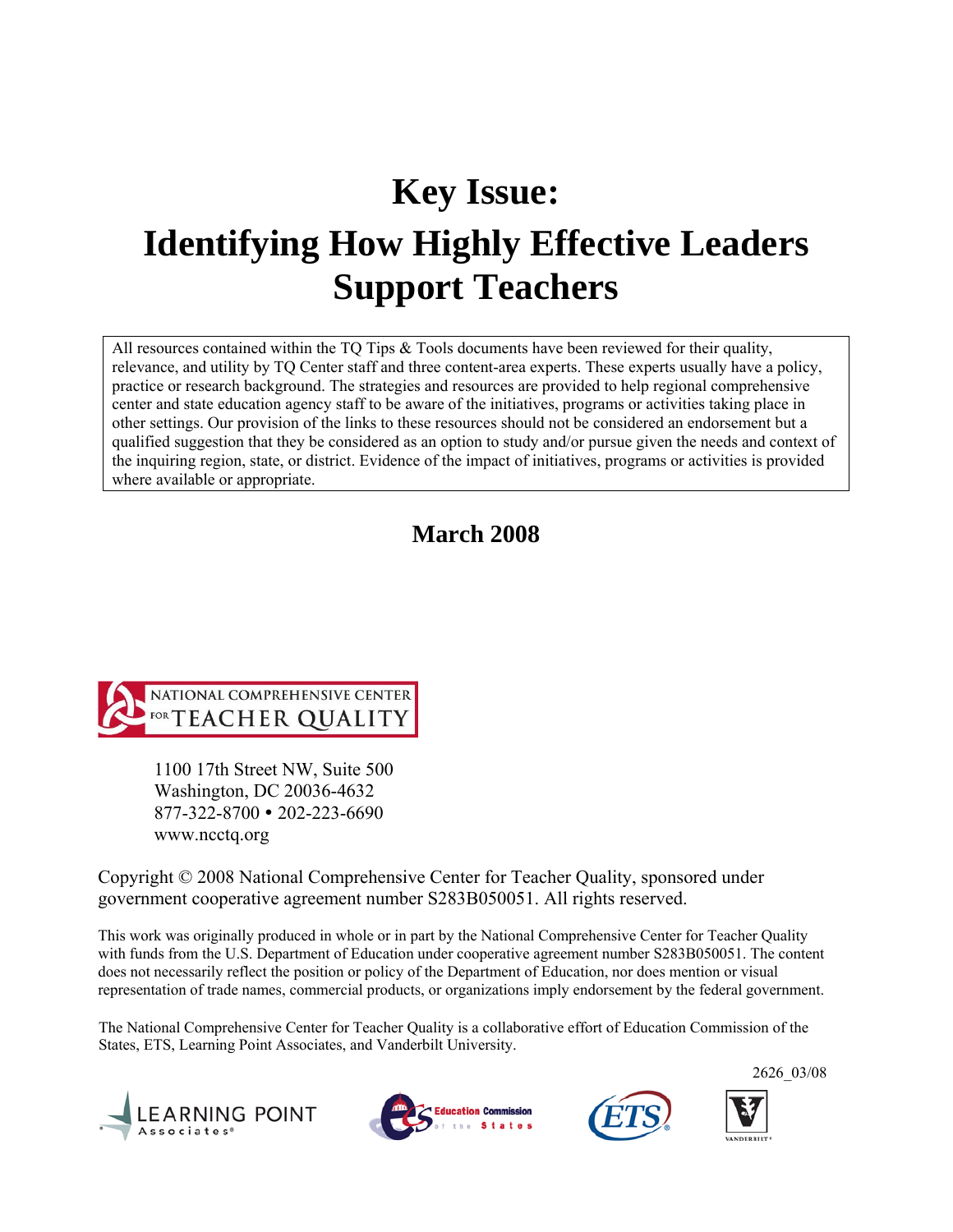| Strategy 4: Promote Effective Staffing, Professional Development, and Evaluation15 |  |
|------------------------------------------------------------------------------------|--|
|                                                                                    |  |
| Substrategy 4.2: Improve Teachers' Skills, Knowledge, and Capabilities16           |  |
|                                                                                    |  |
| Strategy 5: Examine Policies and Structures That Can Support Effective Teachers27  |  |
|                                                                                    |  |
|                                                                                    |  |
|                                                                                    |  |
|                                                                                    |  |
|                                                                                    |  |
|                                                                                    |  |
|                                                                                    |  |
|                                                                                    |  |

# **Contents**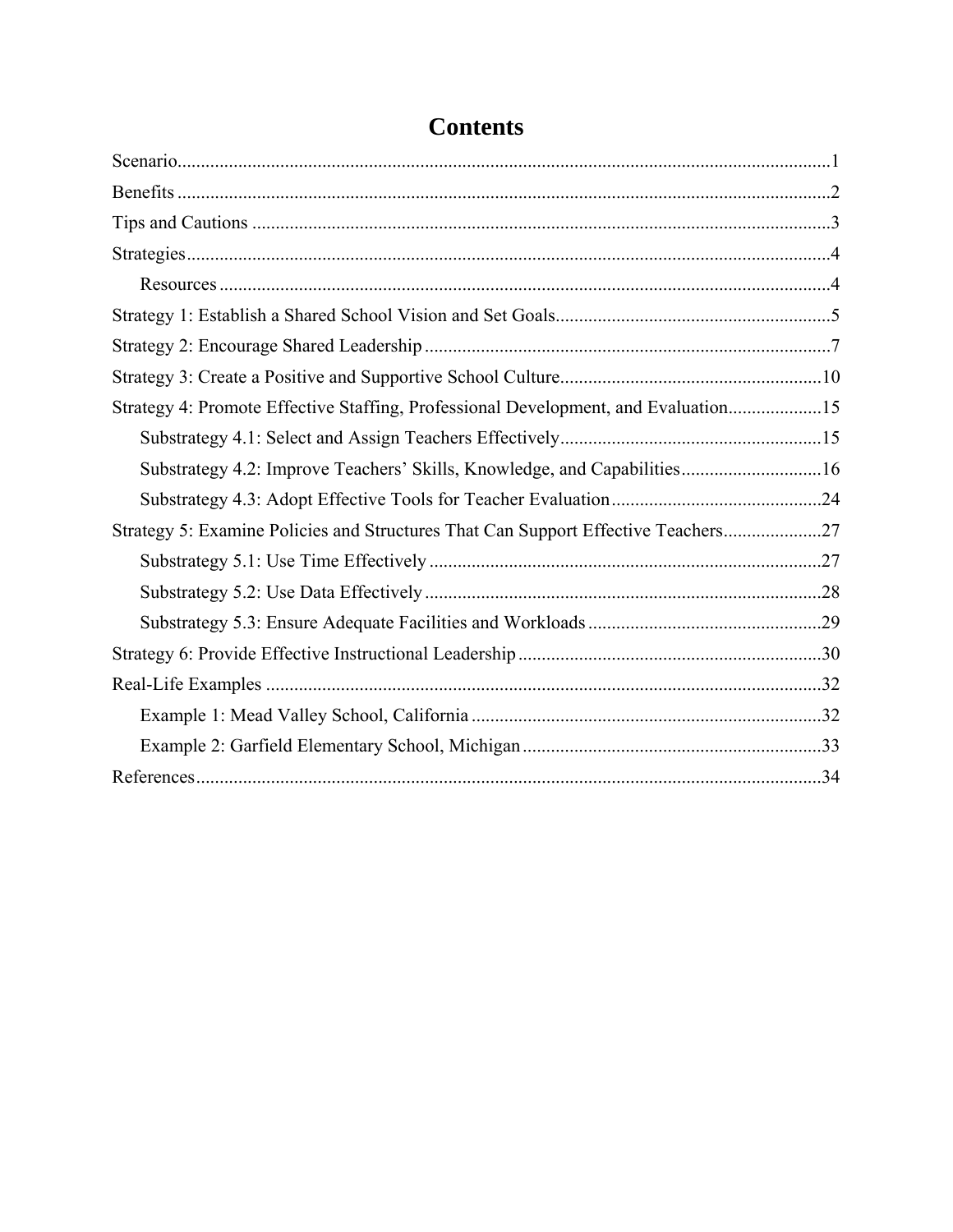# **Scenario**

When Stacey Cole looks at her teaching staff, she sees good people who are overworked—trying hard but struggling to reach their students. Most of the students in her inner-city school are from underrepresented groups, whose low-income parents struggle to provide a healthy environment for their children. Most of her teachers are white, from middle-class families, and new to teaching. She knows that the teachers have a lot of untapped potential, but Stacey doesn't know how to increase their effectiveness in the classroom, or even how to explain to them why their students aren't achieving as much as they hope. Stacey herself is new at being a principal.

"Principal preparation never covered this," she thinks. "It's almost like starting over again everyday feels like my first day of teaching." Just as she wished then that she had more time to work individually with her students, now she thinks that if she only had time to work individually with each teacher, she could improve their effectiveness. But between endless urgent administrative matters and disciplinary issues, she simply cannot find the time to work closely with even a fraction of the teachers.

Stacey decides to try a tactic from her principal preparation program. She schedules observations with some teachers who are new to the school. Some teachers send a lot of students to her office for discipline, but some never send any students. Stacey wants to see if there are any differences in their instruction or classroom environments. After conducting the observations, however, she is unsure of what exactly to say to the teachers. She knows there are some things she would have done differently if she had been teaching, but she can't put her finger on all of what she noticed, and she doesn't want to make teachers do everything the way she would have done them. She is frustrated again by not having someone to talk with about her observations and concerns.

"Anything wrong?" Stacey's assistant principal asks.

"No, just thinking," Stacey murmurs, and walks into her office.

Stacey Cole needs help. She needs to restructure her time so that she can work closely with teachers, and she needs to find professional development activities for both herself and her teachers that are engaging, interactive, connected to their daily work, and have follow-up tasks. She also feels all alone. As the saying goes, "It's lonely at the top."

How can Stacey utilize her skills and the talents of others to enhance the knowledge and skills of teachers throughout the school? What strategies can be adopted to improve teacher effectiveness so that students can better achieve their potential?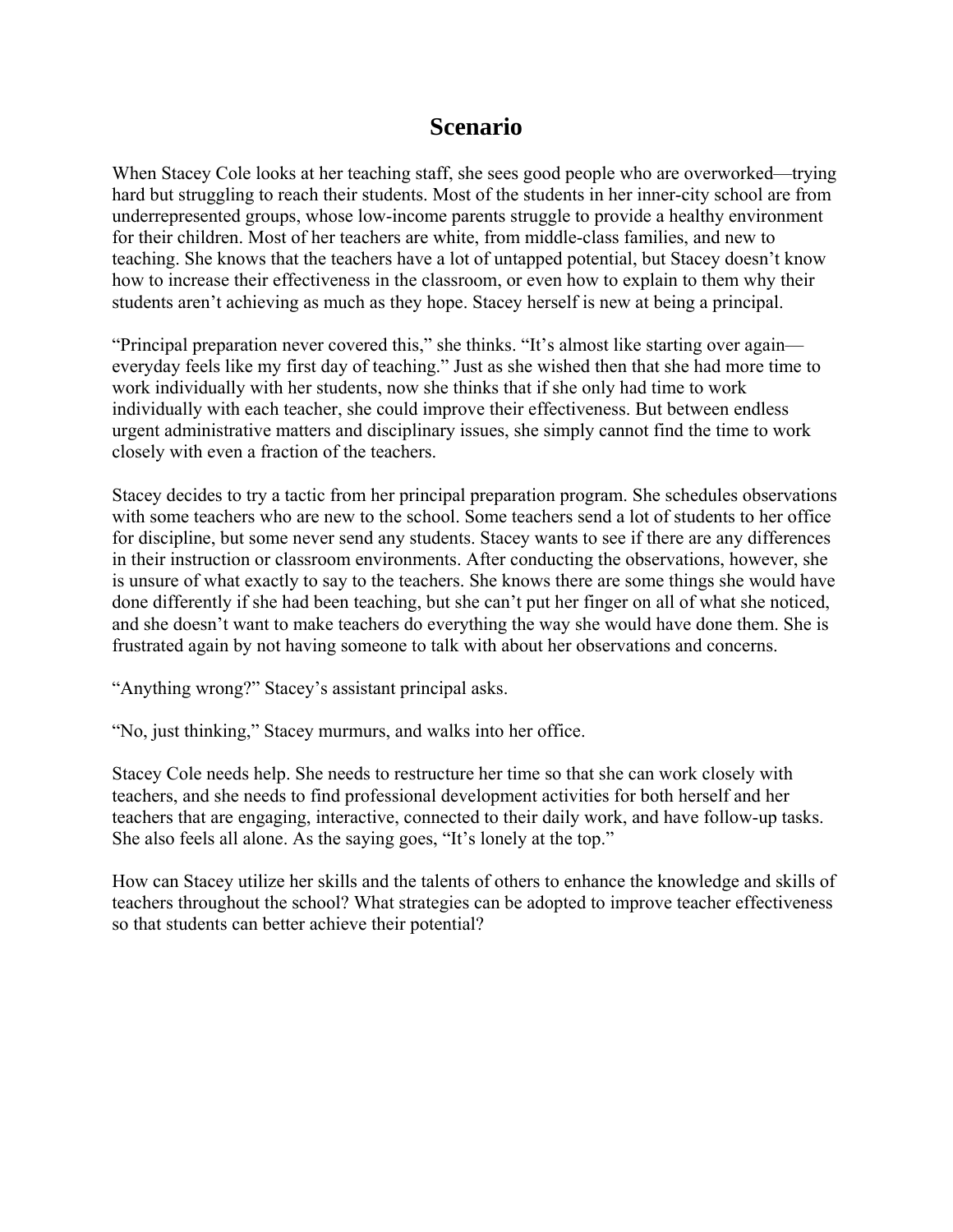# **Benefits**

The effectiveness of teachers is shaped, at least in part, by the effectiveness of the school principal. Leithwood, Seashore Louis, Anderson, and Wahlstrom (2004) find that the total direct and indirect effects of school leadership on student learning account for one quarter of total school effects, claiming, "Leadership is second only to classroom instruction among all schoolrelated factors that contribute to what students learn at school" (Leithwood, et al., 2004, p. 5). Moreover, they find that the effect of leadership is largest in the schools where it is needed the most. Although research has yet to determine the exact dynamics of the relationship between leadership quality and teacher quality, they are inextricably intertwined.

Given the important role teachers have in improving student achievement, securing an adequate teacher supply in terms of numbers, quality, motivation, and morale is among the most important responsibilities of effective school leaders. Fortunately, there is much that an effective school leader can do to improve the effectiveness and retention rates of teaching staff. It is important that school leaders support highly effective teachers because:

- **Leaders establish a vision for school improvement and influence others to work toward achieving this vision.** The creation of a collective vision encourages focus, motivation, and shared responsibility, which indirectly leads to improved student learning (Peterson, 1995).
- **Student learning is affected by aspects of the school to which leaders directly contribute.** Leithwood et al. (2004) note how the involvement of parents and teachers in decision making shapes the school culture, instructional program, and classroom conditions in which teachers will be most effective at improving student learning.
- **Effective school leadership affects teacher retention.** Moore Johnson, Kardos, Kauffman, Liu, and Donaldson (2004) claim that the extent to which a school is well organized and supportive is a crucial factor when new teachers evaluate whether teaching is the appropriate career for them. In a recent survey of new teachers, the National Comprehensive Center for Teacher Quality and Public Agenda (2007) found that 15 percent of elementary school teachers and 21 percent of secondary school teachers believe that a lack of administrative support is a major drawback to teaching. Other issues that school leaders directly affect, such as inadequate provision of adequate classroom resources, also are cited as drawbacks.
- **School leaders are in a position to encourage and empower teachers.** This may be done informally, through personal interactions between school leaders and teachers, or formally, by providing meaningful opportunities for professional growth. Barber and Mourshed (2007) found that the world's best schools empower teachers by facilitating collaboration among teachers, support from effective instructional leaders and instructional coaches, and preservice training programs that build practical skills sets. Yoon, Duncan, Lee, Scarloss, and Shapley (2007) found that significant student learning gains result when teachers engage in substantial professional development.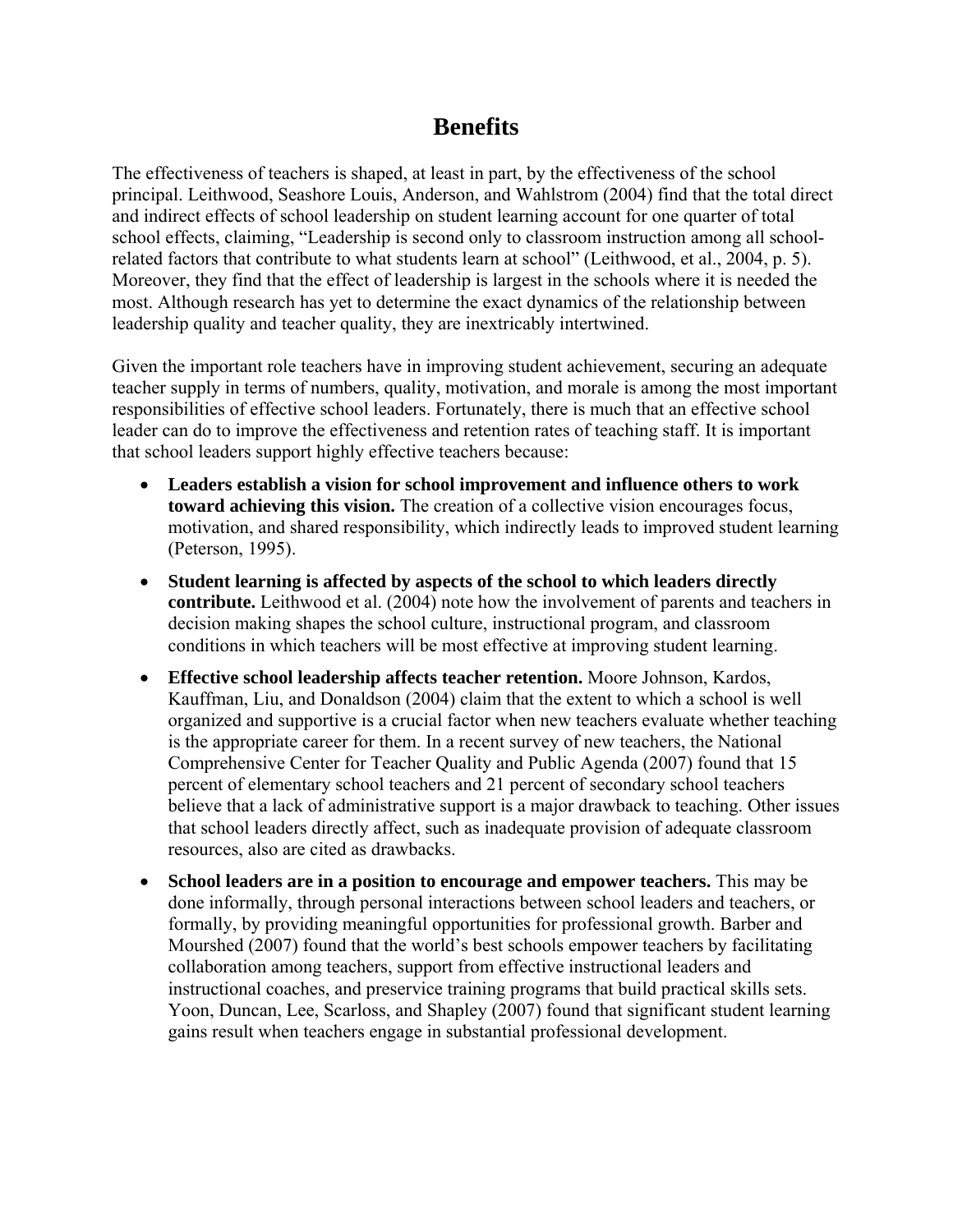# **Tips and Cautions**

When taking steps to support highly effective teachers, make sure to do the following:

- **Address the issues from a systems perspective.** No individual can fight the system alone. With the principal's role including ever-increasing levels of responsibility, the "hero-head" stereotype must be replaced by a more encompassing view of school leadership (PricewaterhouseCoopers, 2007).
- **Develop, manage, and exhibit the qualities necessary for effective leadership.** According to Leithwood, Day, Sammons, Harris, and Hopkins (2006), these qualities include open-mindedness and a readiness to learn from others; flexibility rather than dogmatism in your views; persistence in your pursuit of achievement for all; resilience; and optimism.
- **Work with districts to hire a sufficient number of appropriately qualified and effective teachers.** The hiring of teachers may be a district responsibility, but principals often play an important role in the interview process. Although the precise qualities that make a teacher effective may be somewhat elusive, principals can improve overall teacher effectiveness by working with districts to hire individuals who demonstrate outstanding pedagogical skills and content knowledge—and by hiring enough such teachers so that their enthusiasm to grow and learn is not hindered by an overly burdensome workload. Working with districts to ensure that hiring and release of position timelines are scheduled well before the end of summer and encouraging district leaders to work with unions regarding contractual language for reassignment and equitable distribution are among the policies that support the hiring of an adequate number of highly effective teachers.
- **Recognize that there is no foolproof set of strategies to create highly effective teachers.** The strategies below will be more relevant in some schools than in others, depending upon the context. Experimentation, innovation, and a degree of well thoughtout risk-taking will be necessary, as will be setting aside time and resources for effective evaluation of whether the adopted strategies have been successful in meeting their intended goals.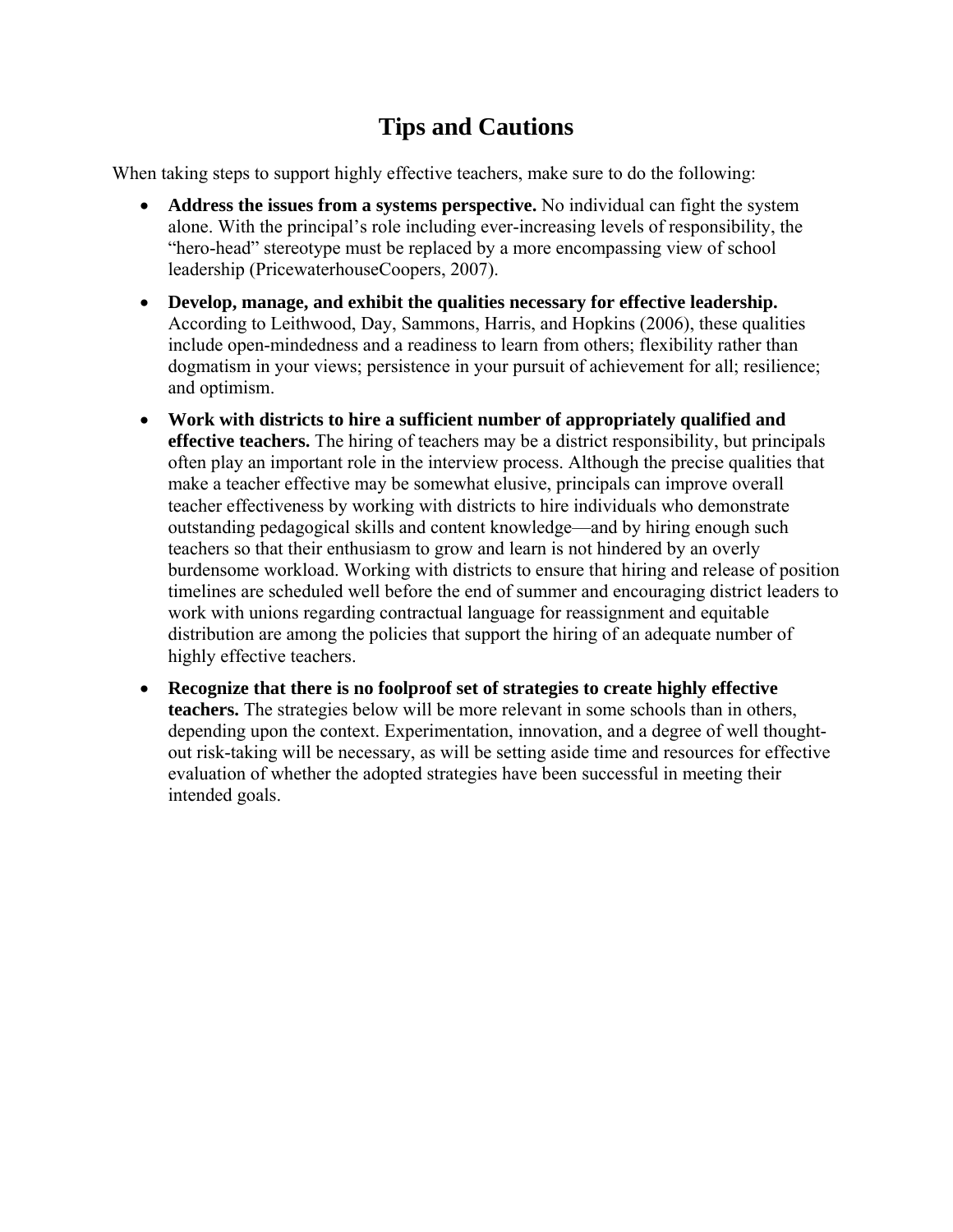# **Strategies**

- 1. Establish a Shared School Vision and Set Goals
- 2. Encourage Shared Leadership
- 3. Create a Positive and Supportive School Culture
- 4. Promote Effective Staffing, Professional Development, and Evaluation
	- 4.1. Select and Assign Teachers Effectively
	- 4.2. Improve Teachers' Skills, Knowledge, and Capabilities
	- 4.3. Adopt Effective Tools for Teacher Evaluation
- 5. Examine Policies and Structures That Can Support Effective teachers
	- 5.1. Use Time Effectively
	- 5.2. Use Data Effectively
	- 5.3. Ensure Adequate Facilities and Workloads
- 6. Provide effective instructional leadership

### **Resources**

The following resources provide helpful information about implementing the above strategies. Some resources highlight the rationale for a strategy or the research base that supports it, while others provide examples of how the strategy has been implemented elsewhere or practical toolkits that can assist school leaders in adopting these strategies.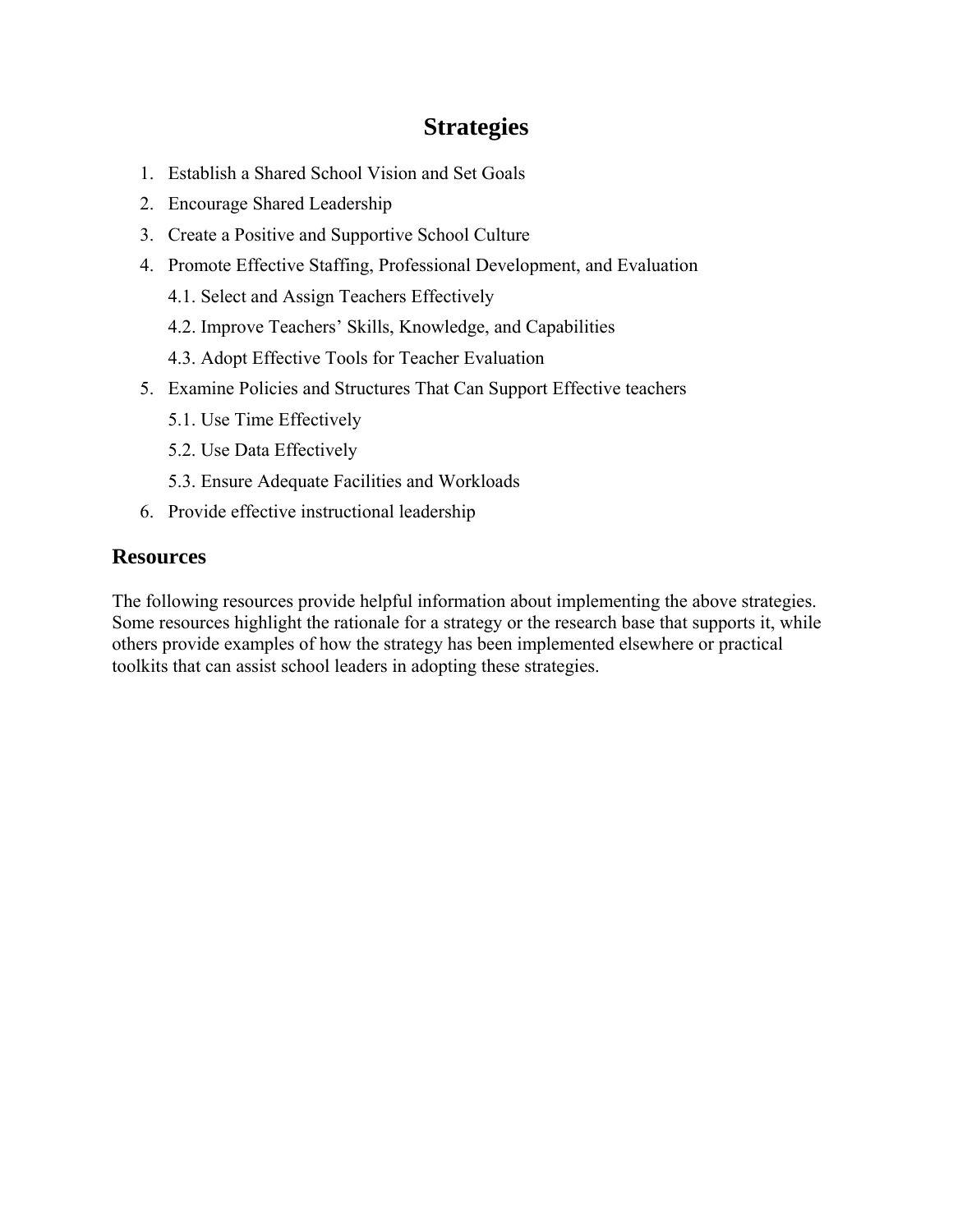# **Strategy 1: Establish a Shared School Vision and Set Goals**

A key role for any leader is to establish a vision and garner the collective motivation and buy-in to see it through. Though it might sound obvious, the crucial first steps of establishing a vision and setting goals can be easily forgotten amidst the endless demands on time that school leaders inevitably face. Making the time to establish a collective vision for improvement at your school, and doing it right, is always a necessary first step to support effective teachers.

#### **Resource 1: Creating a Vision**

School Improvement in Maryland. (2007). *Creating a vision.* Baltimore: Maryland State Department of Education. Retrieved February 28, 2008, from <http://www.mdk12.org/process/leading/vision.html>

This online document highlights the importance of creating a vision to guide school improvement efforts. There are links on the site to exercises for principals to facilitate the identification of core beliefs and creation of a vision for school improvement.

#### **Resource 2: Inside Leadership: A Toolkit for New and Aspiring Principals**

Thirteen: Ed Online. (2005). *Inside leadership: A toolkit for new and aspiring principals: Establishing a vision*. New York: Thirteen/WNET New York. Retrieved February 28, 2008, from<http://www.thirteen.org/edonline/leadership/establishing.html>

This online tool provides first-hand statements from principals about their establishment of a vision for improving student achievement.

#### **Resource 3: Seven Strong Claims About Successful School Leadership**

Leithwood, K., Day, C., Sammons, P., Harris, A., & Hopkins, D. (2006) *Seven strong claims about successful school leadership.* Nottingham, England: National College of School Leadership. Retrieved February 28, 2008, from [http://www.npbs.ca/2007](http://www.npbs.ca/2007-elements/pdfs/seven-strong%20claims.pdf) [elements/pdfs/seven-strong%20claims.pdf](http://www.npbs.ca/2007-elements/pdfs/seven-strong%20claims.pdf) 

The authors of this paper highlight the importance of establishing a vision for school leaders at different stages of the turnaround process. For example, in the early crisis stabilization stage, goals must be developed quickly and defined clearly. At later stages, staff involvement is necessary in designing a school's direction so that it becomes widespread and is "owned" by all stakeholders.

#### **Resource 4: Interstate School Leaders Licensure Consortium (ISLLC) Standards for School Leaders**

 The Council Chief State School Officers. (1996). *Interstate school leaders licensure consortium: Standards for school leaders.* Washington, DC: Author. Retrieved February 28, 2008, from<http://www.ccsso.org/content/pdfs/isllcstd.pdf>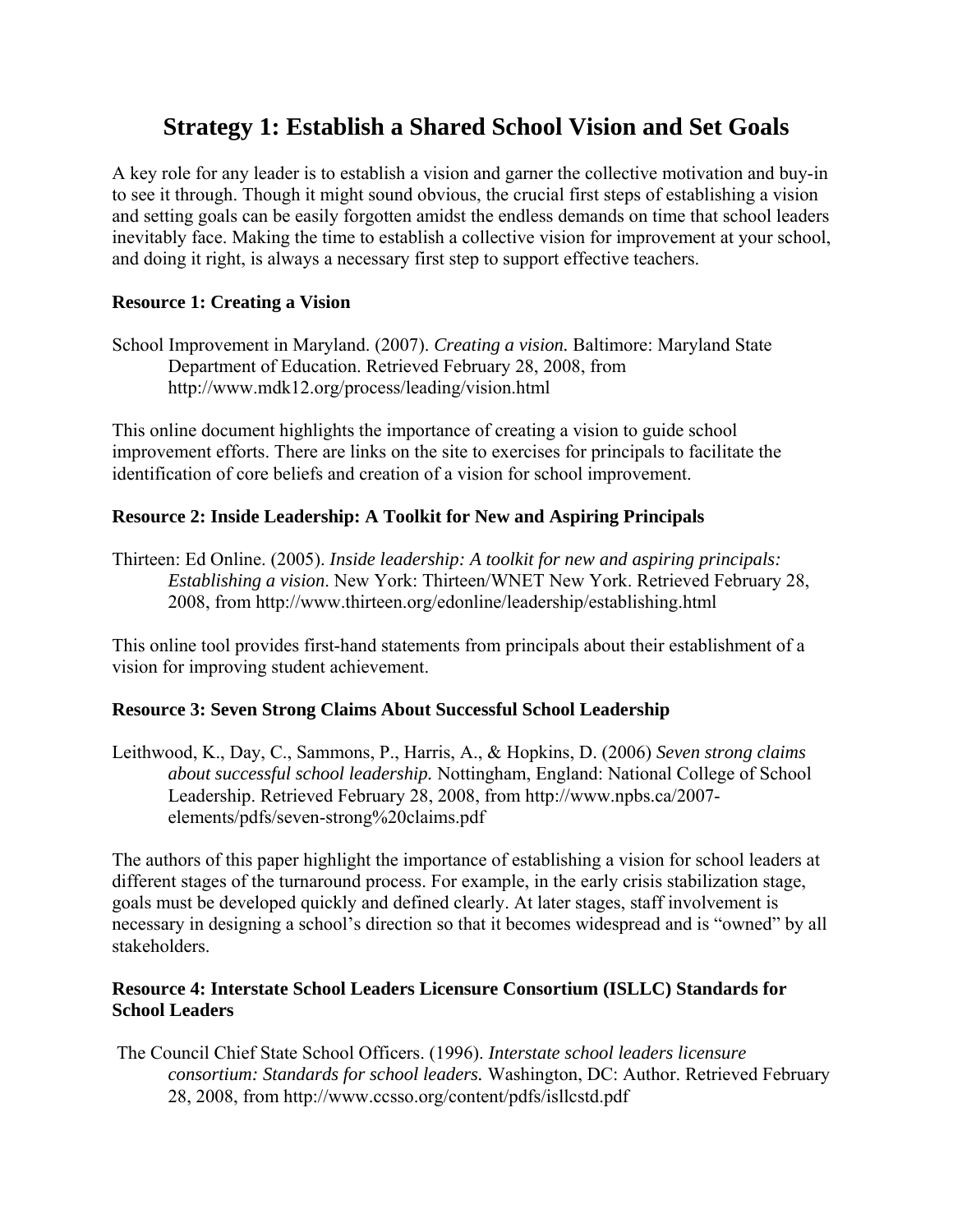The first of the seven ISLLC Standards for School Leaders is facilitating the development, articulation, implementation, and stewardship of a vision of learning that is shared and supported by the school community. This resource spells out the knowledge, dispositions, and performances that satisfy this standard.

#### **Resource 5: Education Leadership Policy Toolkit**

Education Commission of the States. (n.d.). *Education leadership policy toolkit.* Denver, CO: Author. Retrieved February 28, 2008 from [http://www.ecs.org/MetLifeToolkit/index](http://www.ecs.org/MetLifeToolkit/index-home.html)[home.html](http://www.ecs.org/MetLifeToolkit/index-home.html) 

The Education Commission of the State's MetLife Education Leadership Policy Toolkit includes a section about vision, which separately outlines the roles in establishing a vision that are played by state-, district-, and school-level officials. It also provides audio recordings of interviews on the topic with various stakeholders.

#### **Resource 6: How Leadership Influences Student Learning**

Leithwood, K., Seashore Louis, K., Anderson, S., & Wahlstrom, K. (2004). *How leadership influences student learning*. New York: The Wallace Foundation. Retrieved February 28, 2008, from [http://www.wallacefoundation.org/NR/rdonlyres/E3BCCFA5-A88B-45D3-](http://www.wallacefoundation.org/NR/rdonlyres/E3BCCFA5-A88B-45D3-8E27-B973732283C9/0/ReviewofResearchLearningFromLeadership.pdf) [8E27-B973732283C9/0/ReviewofResearchLearningFromLeadership.pdf](http://www.wallacefoundation.org/NR/rdonlyres/E3BCCFA5-A88B-45D3-8E27-B973732283C9/0/ReviewofResearchLearningFromLeadership.pdf) 

This resource suggests that the leadership practices related to setting directions account for the largest proportion of a leader's impact. This includes such practices as identifying, articulating, and helping colleagues develop shared understandings about the organization and its activities and goals to foster a sense of purpose or vision that is compelling, challenging, and achievable.

#### **Resource 7: Building a Collective Vision**

Peterson, K. (1995). *Critical Issue: Building a collective vision*. Oak Brook, IL: North Central Regional Educational Laboratory. Retrieved February 28, 2008, from <http://www.ncrel.org/sdrs/areas/issues/educatrs/leadrshp/le100.htm>

This resource defines what it means to have a vision and presents different points of view regarding the goals, action options, and implementation pitfalls that may be encountered when building a collective vision.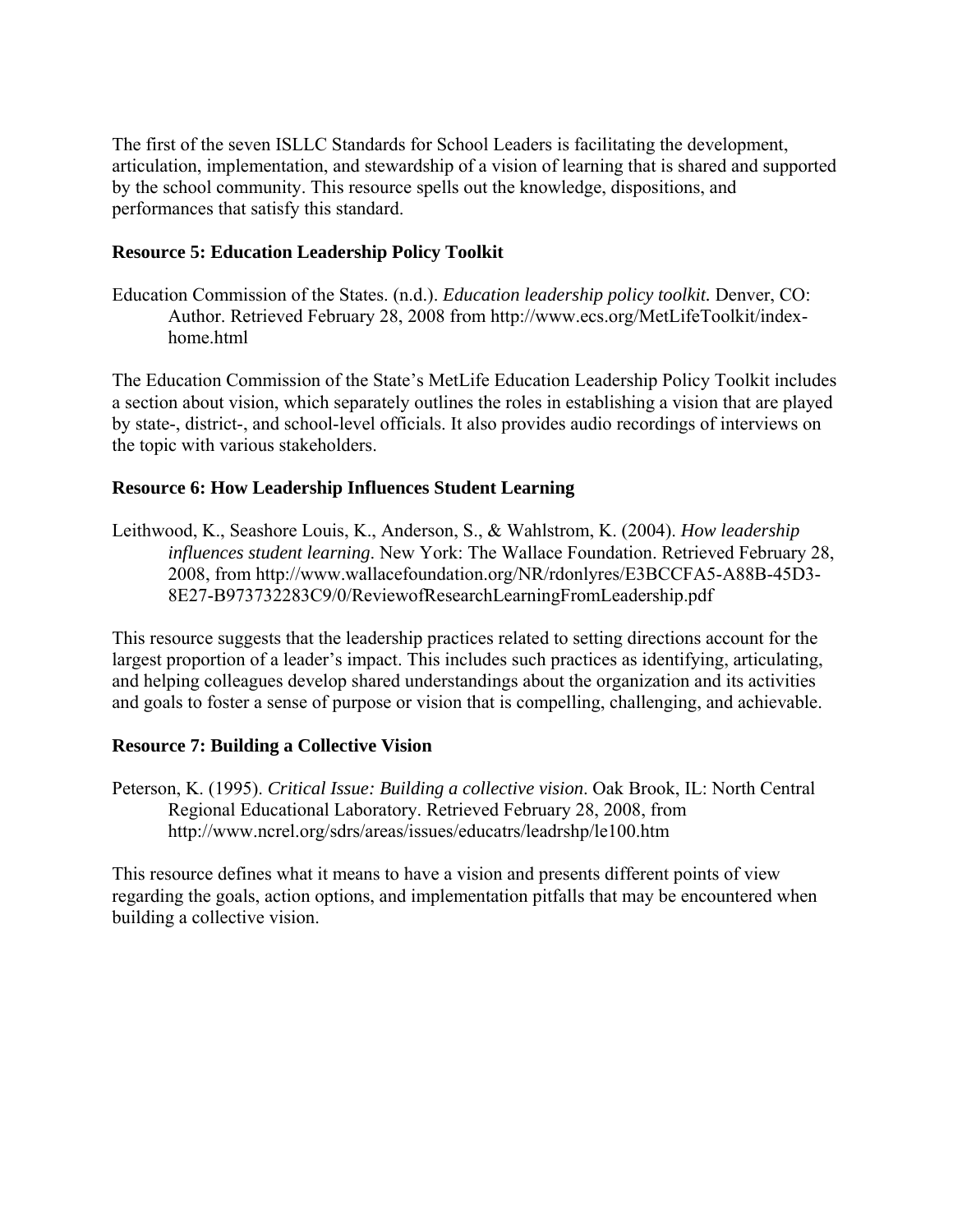# **Strategy 2: Encourage Shared Leadership**

No single individual can ensure that highly effective teachers are supported schoolwide. Nor would it be desirable that a single individual undertake that responsibility alone. Sharing tasks and decision-making authority leads to more highly effective teachers, and also adds meaning and purpose to a wider body of educators' work experiences. In addition, it leads to smoother transitioning when an individual leader leaves the school. Enabling and encouraging shared leadership is, therefore, one important way a school principal can improve teaching and learning.

Please refer to the TQ Source *Key Issue: Enhancing Teacher Leadership* for a comprehensive list of resources supporting this strategy. This document is available at: http://www.tqsource.org/strategies/leadership/EnhancingTeacherLeadership%20.pdf

#### **Resource 8: Successful School Leadership: A View From the Classroom**

Teachers Network Leadership Institute. (2005). *Successful school leadership: A view from the classroom.* New York: Author. Retrieved February 28, 2008, from http://www.teachersnetwork.org/TNLI/recommend/Leadership\_Booklet.pdf

This document discusses teacher and principal leadership with an emphasis on promoting shared leadership. The report describes characteristics of effective principal leadership, what teacher leadership looks like, the experiences of teacher leaders, the effects of teacher leadership on student achievement, and definitions of "shared leadership." These definitions fall into five categories: distributed duties, distributed power, change from the ordinary, professional learning communities, and a response to administrative weakness. Finally, the report outlines what can be done to facilitate shared leadership by teachers, principals, districts, regional and state education agencies, teacher educators, and policymakers.

#### **Resource 9: Seven Strong Claims About Successful School Leadership**

Leithwood, K., Day, C., Sammons, P., Harris, A., & Hopkins, D. (2006) *Seven strong claims about successful school leadership.* Nottingham, England: National College of School Leadership. Retrieved February 28, 2008, from http://www.npbs.ca/2007 elements/pdfs/seven-strong%20claims.pdf

This source discusses the evidence base for claims about distributed leadership. First, the authors claim that leadership has a greater positive influence in schools when it is widely distributed. Second, they claim that certain patterns of distributed leadership are more effective than others.

#### **Resource 10: Independent Study Into School Leadership**

PricewaterhouseCoopers. (2007). *Independent study into school leadership*. London: Author. Retrieved February 28, 2008, from <http://www.dfes.gov.uk/research/data/uploadfiles/RR818A.pdf>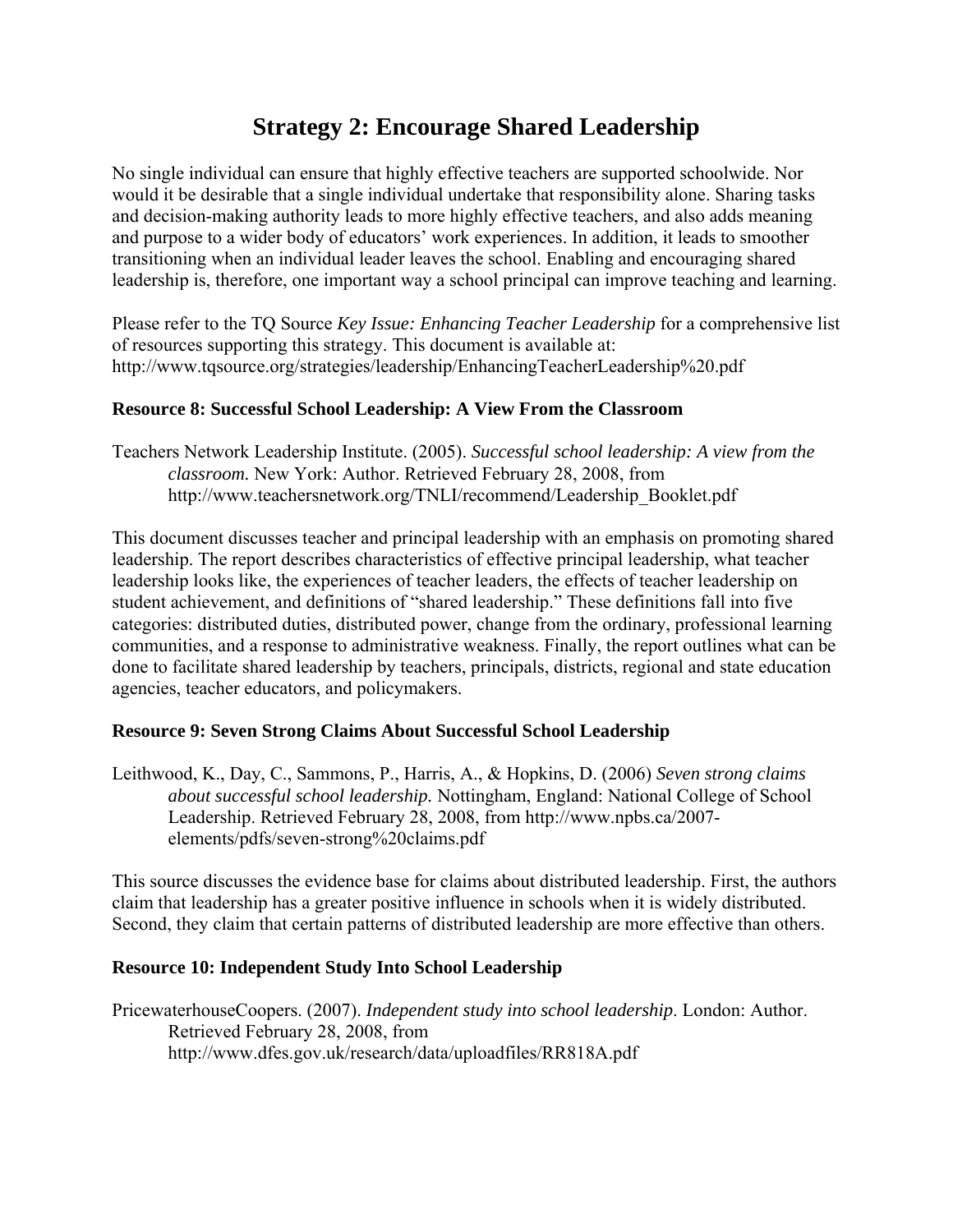In a study of school leadership conducted for the United Kingdom's Department for Education and Skills, PricewaterhouseCoopers highlights the importance of distributed leadership. Some effective ways to distribute leadership responsibilities effectively include letting go of the "herohead" perception of the headteacher (England's equivalent of U.S. principals), adopting an open, consultative, and nonhierarchical approach; being approachable and visible throughout the school; communicating effectively with all staff; providing clear development pathways for staff; and understanding classroom practice.

#### **Resource 11: School Leaders: Changing Roles and Impact on Teacher and School Effectiveness**

Mulford, B. (2003). *School leaders: Changing roles and impact on teacher and school effectiveness.* Paris: Organisation for Economic Co-operation and Development. Retrieved February 28, 2008, from<http://www.oecd.org/dataoecd/61/61/2635399.pdf>

This article takes an international approach to describing the role between leadership and teacher satisfaction and teacher performance as part of the Organisation for Economic Co-operation and Development (OECD) Education Committee's activity "Attracting, Developing, and Retaining Effective Teachers." Among other things, the article discusses the importance of teacher leadership and its role in organizational learning. In so doing, it highlights the research and rationale for teacher leadership in a variety of industrialized countries.

#### **Resource 12: Creating a School–Community Culture of Learning: Exemplary Leadership Practices in Four Districts**

Anthes, K., & Long, A. (2006). *Creating a school–community culture of learning: Exemplary leadership practices in four districts.* Denver, CO: Education Commission of the States. Retrieved February 28, 2008, from http://www.ecs.org/clearinghouse/69/41/6941.pdf

Each of the four districts that were reviewed by the authors exhibited shared leadership. This report defines the different components of shared leadership and the conditions that enable it, and it provides some examples of shared leadership. The authors believe there is no one right way to distribute leadership and that both "bottom-up" and "top-down" approaches can be successful.

#### **Resource 13: "Gen Y" Teachers Want to Innovate; Education Leaders Lag Behind**

Laine, S. (2007, December 21). "Gen Y" teachers want to innovate; education leaders lag behind. *Education Week*. Retrieved February 28, 2008, from http://www.edweek.org/ew/articles/2007/12/21/17laine\_web.h27.html (requires subscription)

Based upon a Public Agenda survey, this article emphasizes that "Gen Y" teachers want to lead. They want the power to make a difference and the support of the administration (in terms of class size, textbooks, well-equipped classrooms, and help with student discipline) to innovate, create, and inspire.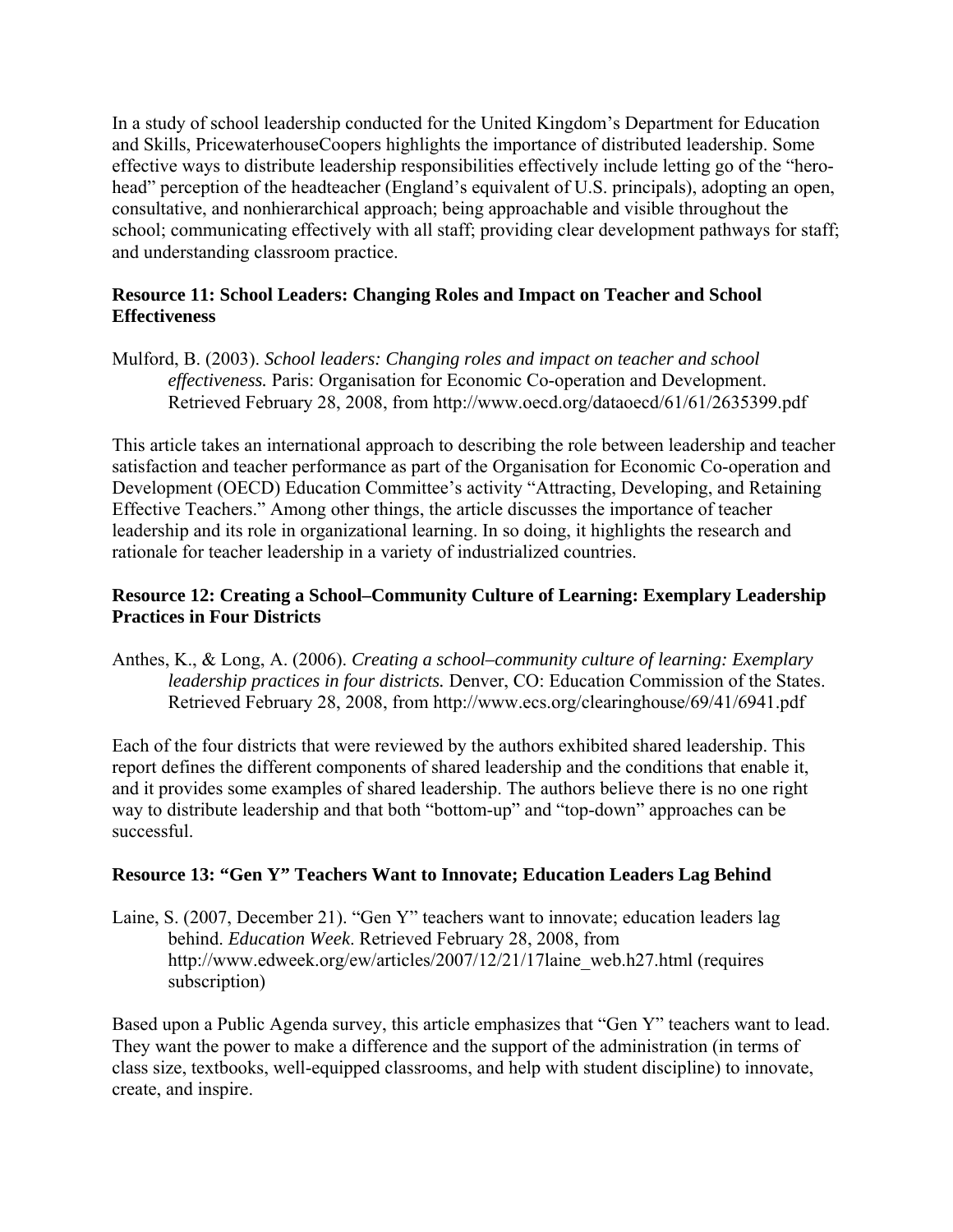#### **Resource 14: Leadership for Student Learning**

Institute for Educational Leadership. (2001). *Leadership for student learning: Redefining the teacher as leader.* Washington, DC: Author. Retrieved February 28, 2008, from <http://www.iel.org/programs/21st/reports/teachlearn.pdf>

The Task Force on Teacher Leadership believes more must be done to allow teachers to be leaders without having to become involved with administration, activist movements, or unions. It spells out examples of activities that teacher leaders are involved with, and provides suggestions for how to build support for the concept in your own school district.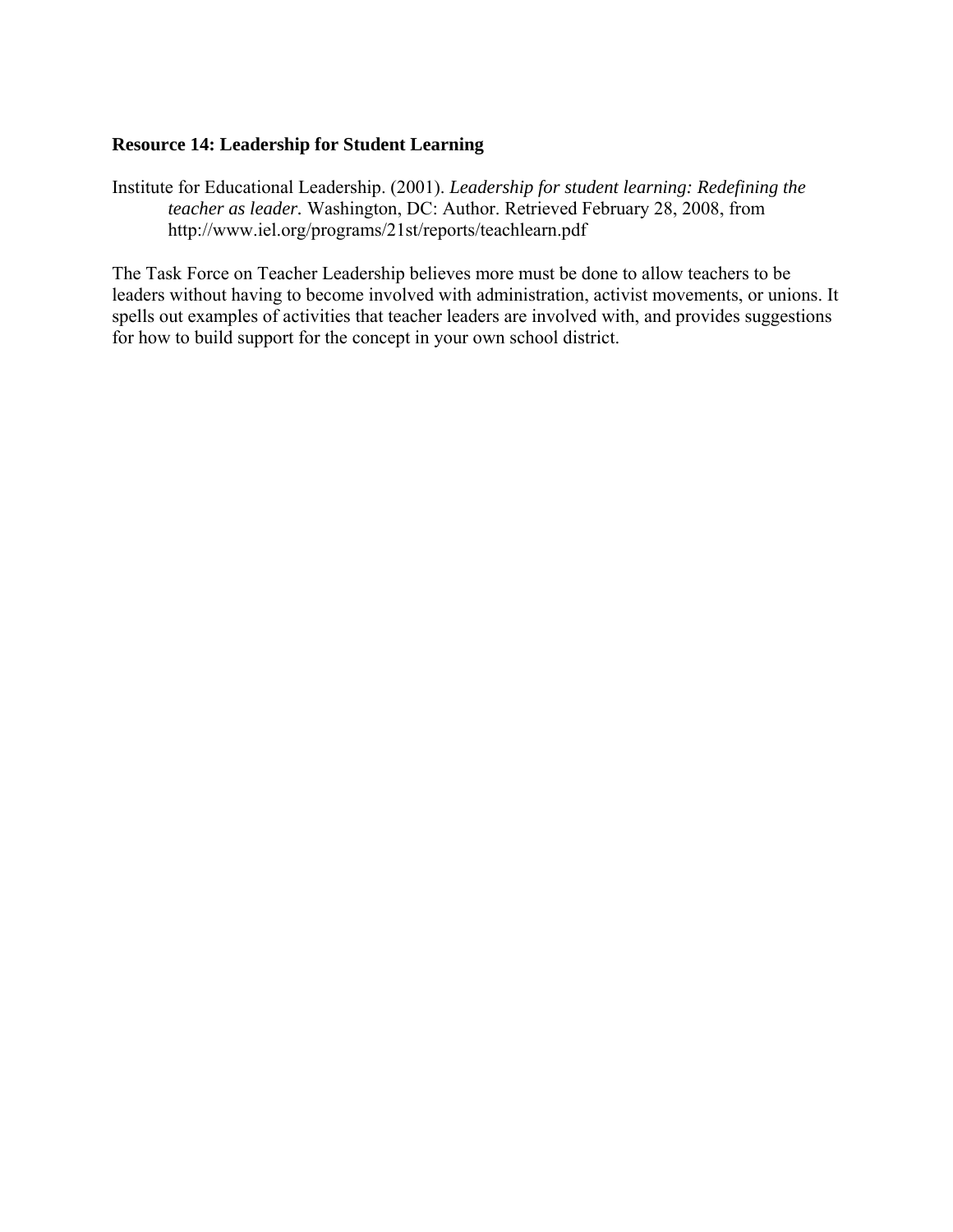# **Strategy 3: Create a Positive and Supportive School Culture**

According to Kardos, Johnson, Peske, Kauffman, and Liu (2001), there is consensus regarding the important role of the school principal in establishing, reinforcing, and realigning the school culture and in promoting collegiality in working toward common goals. Characteristics of a positive school culture that supports effective teachers range from fostering trust and ethical behavior; encouraging learning, teamwork, and growth; creating effective lines of communication; and using data to guide decisions.

Please refer to the TQ Source *Key Issue: Identifying Highly Effective Professional Contexts to Support Highly Effective Teachers* for additional strategies and resources to create the conditions and contexts within which successful teaching and learning can occur. This document is coming soon.

#### **Resource 15: Balanced Leadership**

Waters, J. T., Marzano, R. J., & McNulty, B. A. (2003). *Balanced leadership: What 30 years of research tells us about the effect of leadership on student achievement.* Aurora, CO: Midcontinent Research for Education and Learning. Retrieved February 28, 2008, from <http://www.mcrel.org/topics/productDetail.asp?topicsID=7&productID=144>

This resource outlines 21 principal leadership responsibilities, with an emphasis on those that affect a school's culture. The study found that if school leaders do not adopt the appropriate balanced leadership strategies, they may have a marginal or negative impact on student achievement.

#### **Resource 16: Seven Strong Claims About Successful School Leadership**

Leithwood, K., Day, C., Sammons, P., Harris, A., & Hopkins, D. (2006) *Seven strong claims about successful school leadership.* Nottingham, England: National College of School Leadership. Retrieved February 28, 2008, from [http://www.npbs.ca/2007](http://www.npbs.ca/2007-elements/pdfs/seven-strong%20claims.pdf) [elements/pdfs/seven-strong%20claims.pdf](http://www.npbs.ca/2007-elements/pdfs/seven-strong%20claims.pdf) 

This article discusses the importance of restructuring to improve the quality of communication throughout a school and to set the stage for developing new cultural norms that support performance.

#### **Resource 17: The Workplace Matters: Teacher Quality, Retention, and Effectiveness**

Moore Johnson, S. (2006). *The workplace matters: Teacher quality, retention, and effectiveness*. Washington, DC: National Education Association. Retrieved February 28, 2008, from <http://www.nea.org/research/bestpractices/images/wcreport.pdf>

This paper discusses how although teachers appreciate their autonomy in the classroom, they also view working with cooperative and competent teacher colleagues as a major factor that helps them to work effectively. Some of the obstacles to collaboration also are described.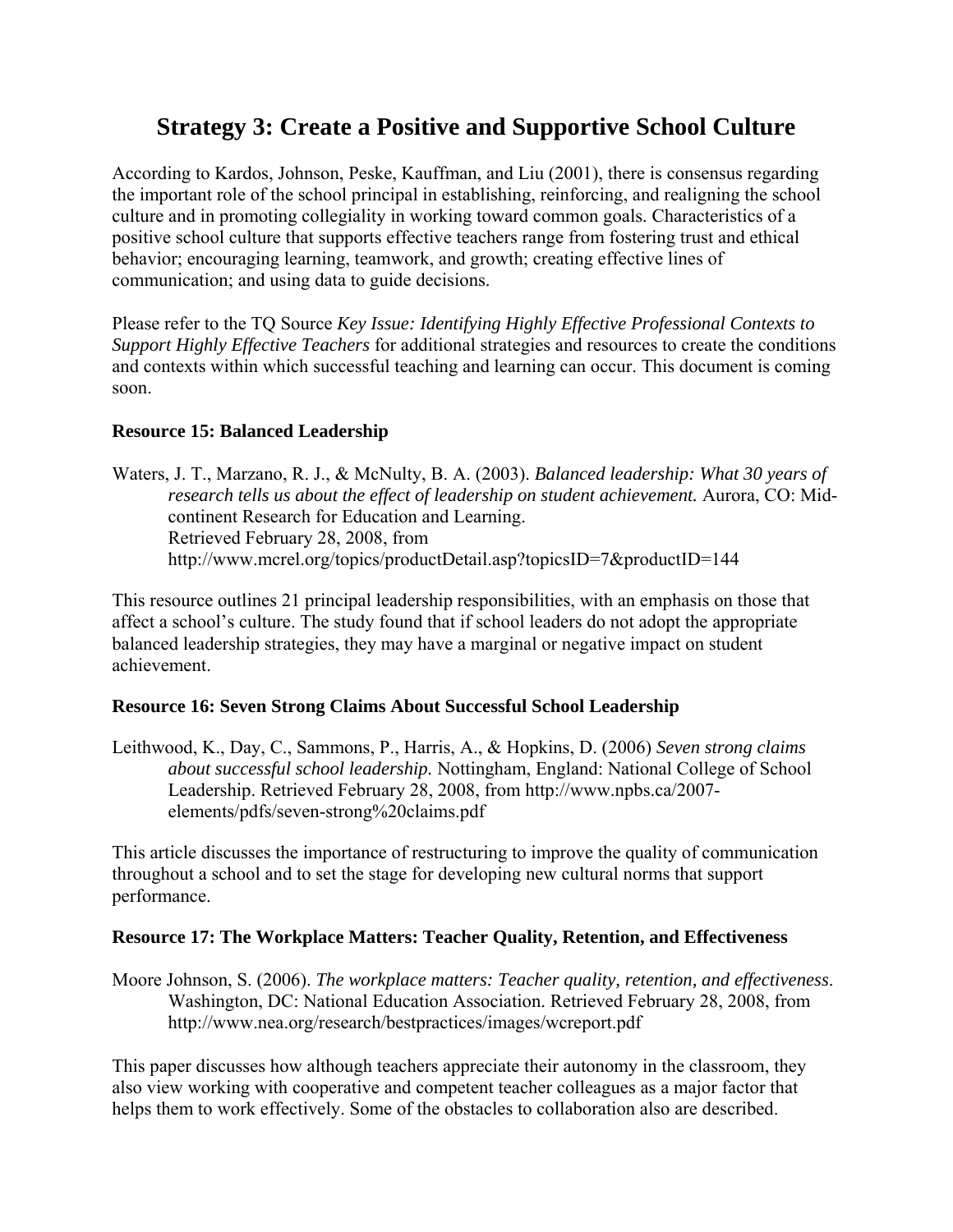#### **Resource 18: How the World's Best-Performing School Systems Come Out on Top**

Barber, M., & Mourshed, M. (2007). *How the world's best-performing school systems come out on top.* New York: McKinsey & Company. Retrieved February 28, 2008, from [http://www.mckinsey.com/clientservice/socialsector/resources/pdf/Worlds\\_School\\_Syste](http://www.mckinsey.com/clientservice/socialsector/resources/pdf/Worlds_School_Systems_Final.pdf) [ms\\_Final.pdf](http://www.mckinsey.com/clientservice/socialsector/resources/pdf/Worlds_School_Systems_Final.pdf) 

This report by McKinsey & Company finds that enabling teachers to collaborate was one of the common practices that was evident in their analysis of the world's top-performing school systems. They describe the "lesson study" (*kenkyuu jugyou*) in Japan, timetables in Boston that provide all teachers at a school in the same subject and grade level the same periods off, and a provision in Finland of one afternoon per week off for joint planning and preparation.

#### **Resource 19: Interstate School Leaders Licensure Consortium (ISLLC) Standards for School Leaders**

The Council of Chief State School Officers. (1996*). Interstate school leaders licensure consortium: Standards for school leaders.* Washington, DC: Author. Retrieved February 28, 2008, from<http://www.ccsso.org/content/pdfs/isllcstd.pdf>

The second standard of the ISLLC's Standards for School Leaders is advocating, nurturing, and sustaining a school culture and instructional program conducive to student learning and staff professional growth. The fifth standard is that school leaders must act with integrity, fairness, and in an ethical manner. The sixth involves understanding, responding to, and influencing the larger political, social, economic, legal, and cultural context and bringing these into the school culture. This resource spells out the knowledge, dispositions, and performances that satisfy the sixth standard.

#### **Resource 20: School Leaders: Changing Roles and Impact on Teacher and School Effectiveness**

Mulford, B. (2003). *School leaders: Changing roles and impact on teacher and school effectiveness.* Paris: Organisation for Economic Co-operation and Development. Retrieved February 28, 2008, from http://www.oecd.org/dataoecd/61/61/2635399.pdf

This article takes an international approach to describing the role between leadership and teacher satisfaction and teacher performance as part of the OECD Education Committee's activity "Attracting, Developing and Retaining Effective Teachers." It highlights the importance of intrinsic rewards to teachers and how school leaders can provide them, and provides tips such as acting as a buffer between teachers and the external pressures on them.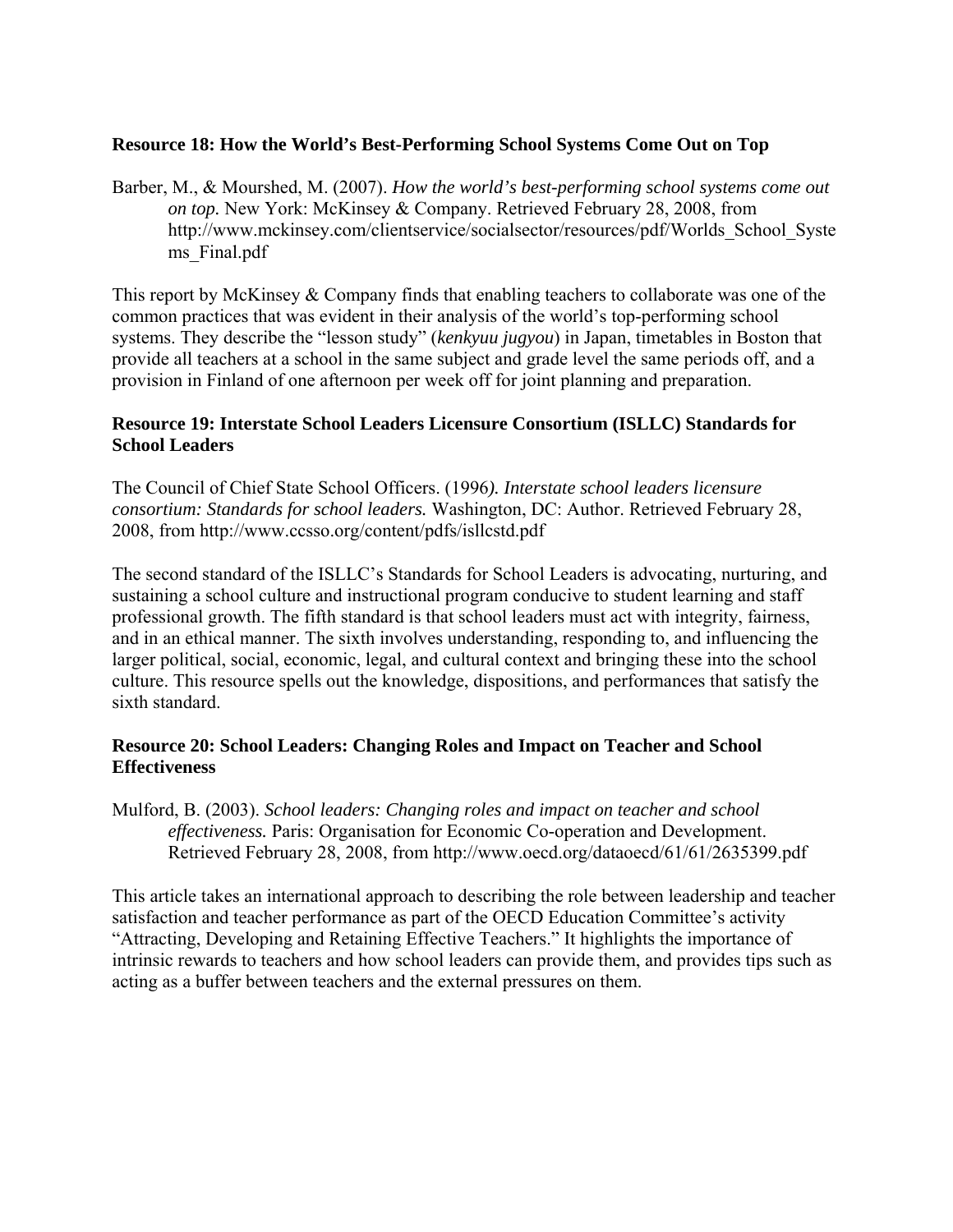#### **Resource 21: Creating an Atmosphere of Trust: Lessons From Exemplary Schools**

Reeves, C., Emerick, S., & Hirsch, E. (2007). *Creating an atmosphere of trust: Lessons from exemplary schools.* Raleigh, NC: North Carolina Professional Teaching Standards Commission. Retrieved February 28, 2008, from http://www.ncptsc.org/trust%20brief.pdf

The authors discuss the importance of trust in schools. Going beyond the questions of what effect trust has on a school and why, they address how a school leader can foster a trusting school culture. Strategies for building trust are provided, along with practical examples in the words of those school leaders who succeeded in creating trusting school communities.

#### **Resource 22: Leading for Learning: Reflective Tools for School and District Leaders**

Knapp, M. S., Copland, M. A., & Talbert, J. E. (2003). *Leading for learning: Reflective tools for school and district leaders.* Seattle, WA: Center for the Study of Teaching and Policy. Retrieved February 28, 2008, from <http://depts.washington.edu/ctpmail/PDFs/LforLSummary-02-03.pdf>

The ways in which school and district leaders can foster cultures that facilitate student learning are discussed. The authors outline action steps for achieving student learning, teacher learning, and system learning, and convey what a positive learning environment looks like. In addition, they provide key ideas and reflective questions to help school and districts move forward in creating a learning culture.

#### **Resource 23: Leading for Learning Sourcebook: Concepts and Examples**

Knapp, M. S., Copland, M. A., Ford, B., Markholt, A., McLaughlin, M. W., Milliken, M., & Talbert, J. E. (2003). *Leading for learning sourcebook: Concepts and examples.* Seattle, WA: Center for the Study of Teaching and Policy. Retrieved February 28, 2008, from http://depts.washington.edu/ctpmail/PDFs/LforLSourcebook-02-03.pdf

The companion to the above resource, the sourcebook expands upon the action steps intended to guide school and district leaders in developing an improvement agenda. It offers examples of what leading for learning looks like in practice. The wide-ranging suggestions cover many of the strategies presented in this key issue, focusing on creating a school that prioritizes learning.

#### **Resource 24: Counting on Colleagues: New Teachers Encounter the Professional Cultures of Their Schools**

Kardos, S. M., Johnson, S. M., Peske, H. G., Kauffman, J. M., & Liu, E. (2001). Counting on colleagues: New teachers encounter the professional cultures of their schools. *Educational Administration Quarterly, 37*(2), 250–290.

The role of principals in establishing a professional culture that is integrated—rather than a novice- or veteran-oriented culture—is discussed. Fifty new teachers in Massachusetts were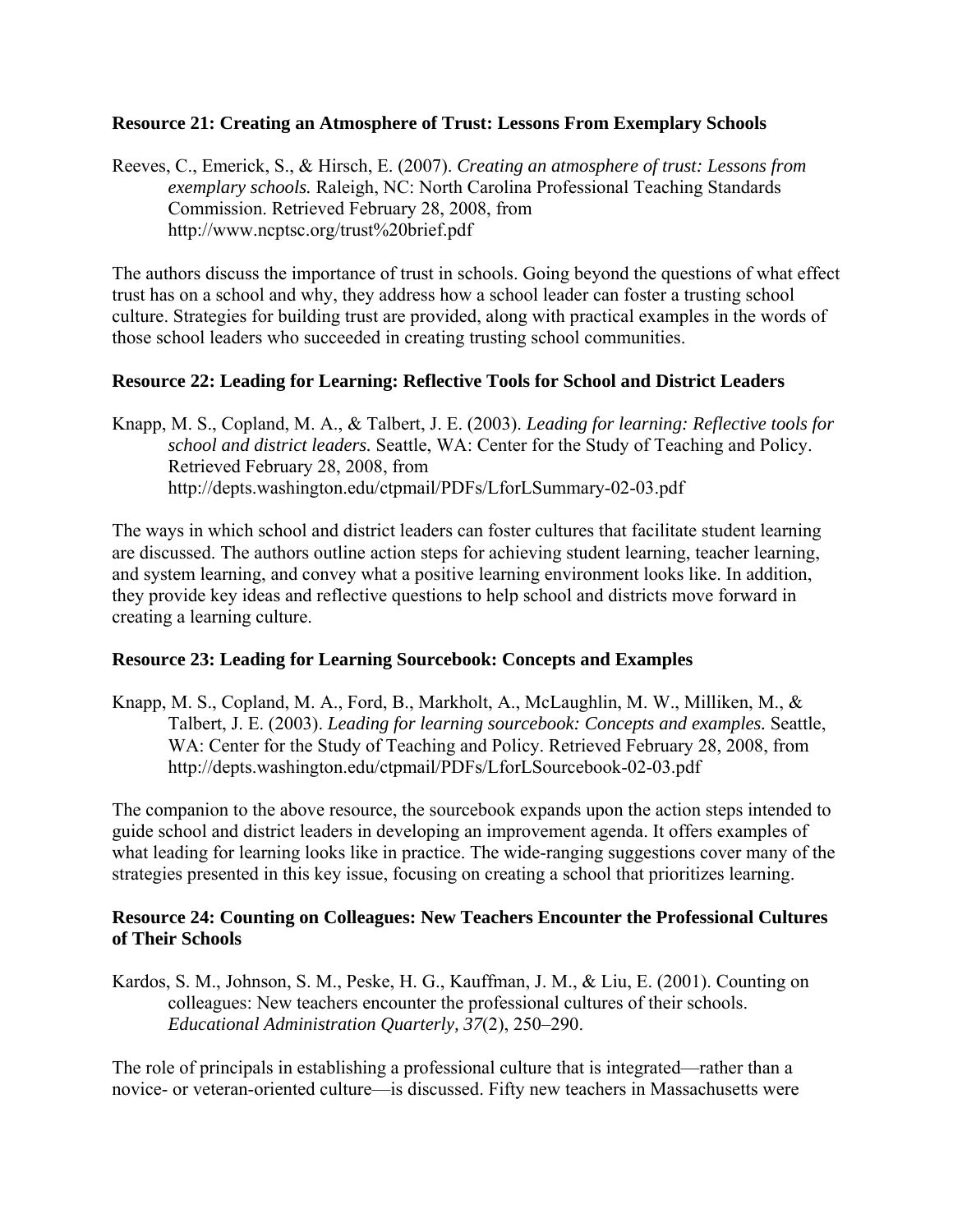interviewed. Their views of the principals they regarded as exemplary included such traits as "visibility" and "encouraging," but also described how good principals and other school leaders established a professional culture with the needs of new teachers in mind. Such principals were actively present, responsive, and focused on instructional issues, professional growth, and teamwork.

#### **Resource 25: "Administrative Support" Defined: Voices From the Classroom**

Johnston, H. (n.d.). *"Administrative support" defined: Voices from the classroom.* Omaha, NE: The Principals Partnership, Union Pacific Foundation. Retrieved February 28, 2008, from [http://www.principalspartnership.com/adminsupport.html.](http://www.principalspartnership.com/adminsupport.html)

This source defines the specific practices that are meant by "administrative support." Stopping by classrooms and special exhibits, backing up teachers in disciplinary matters, lending a hand in solving problems, conveying appreciation for jobs well done, keeping teachers "in the loop," respecting their time, and keeping the school running in an orderly manner are among the suggestions.

### **Resource 26: What Is a "Professional Learning Community"?**

DuFour, R. (2004). What is a "professional learning community"? *Educational Leadership, 61*(8), 6–11. Retrieved February 28, 2008, from http://www.wethersfield.k12.ct.us/Curriculum/Prof\_learn.pdf

DuFour defines the three big ideas of professional learning communities: ensuring that students learn, a culture of collaboration, and a focus on results.

### **Resource 27: Building Professional Learning Communities**

Education Week. (2007, November 19). *Building professional learning communities* [transcript of online chat]. Retrieved February 28, 2008, from [http://www.edweek.org/chat/transcript\\_11\\_19\\_2007.html](http://www.edweek.org/chat/transcript_11_19_2007.html) 

The *Education Week* transcript of this online chat among education consultants Rick DuFour, Becky DuFour, and Anne Jolly provides practical information about the role of professional learning communities and strategies for implementing them successfully. The role of building a culture of collaboration is highlighted.

### **Resource 28: Education Leadership Policy Toolkit**

Education Commission of the States. (n.d.). *Education leadership policy toolkit.* Denver, CO: Author. Retrieved February 28, 2008 from [http://www.ecs.org/MetLifeToolkit/index](http://www.ecs.org/MetLifeToolkit/index-home.html)[home.html](http://www.ecs.org/MetLifeToolkit/index-home.html) 

The Education Commission of the State's MetLife Education Leadership Policy Toolkit includes sections on governance, culture, and relationships which separately outline the roles in establishing a healthy school culture that are played by state-, district-, and school-level officials.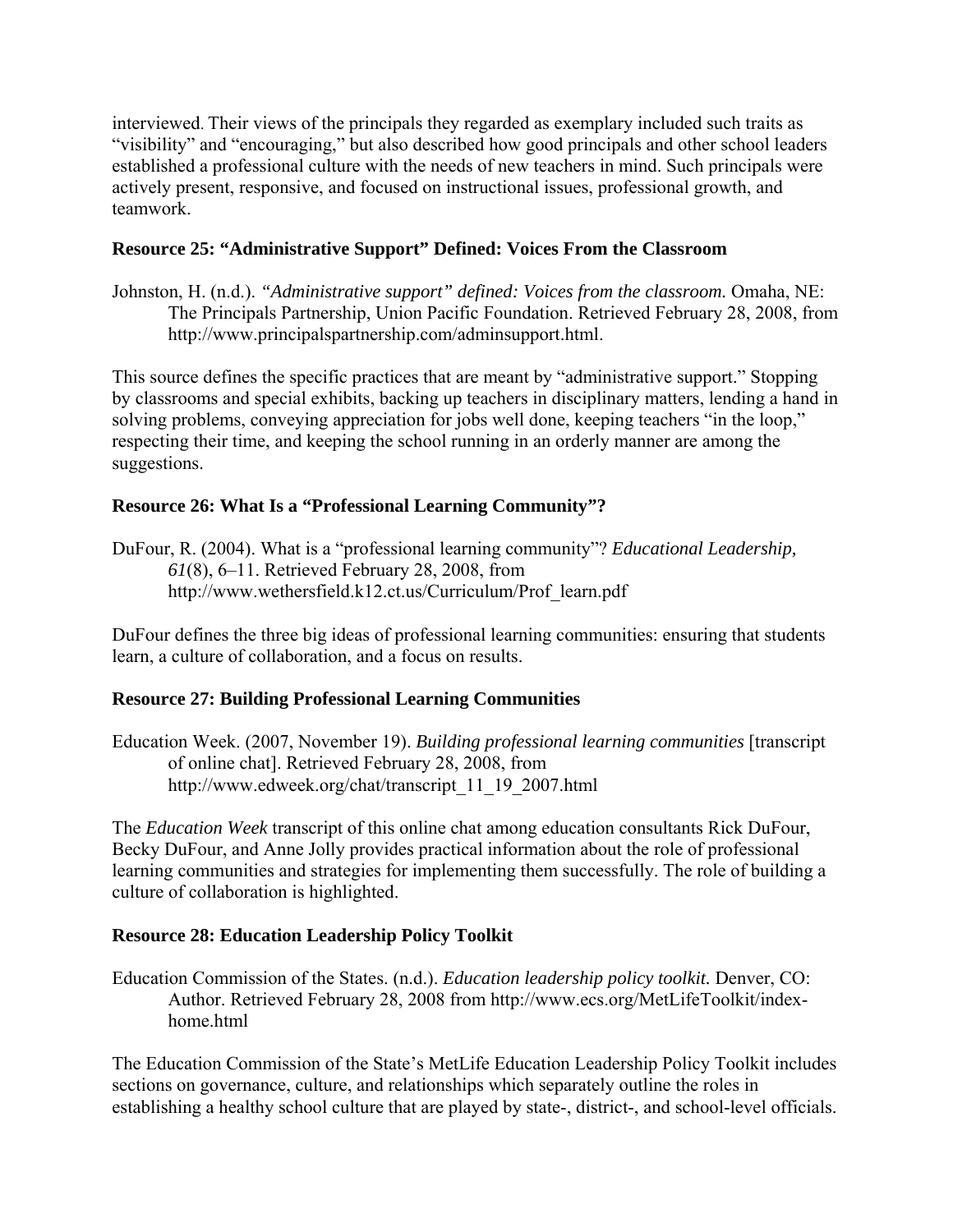It also provides audio recordings of interviews on the topic with various stakeholders. The *Toolkit* is organized around what the Education Commission of the States study team found to be the defining features of the improvement efforts under way in Boston; National City, California; and Memphis, Tennessee. Foremost among them is a clearly expressed, widely shared acceptance of responsibility for the educational success of all children.

#### **Resource 29: Building Collective Efficacy: How Leaders Inspire Teachers to Achieve**

Brinson, D., & Steiner, L. (2007). *Building collective efficacy: How leaders inspire teachers to achieve.* Washington, DC: The Center for Comprehensive School Reform and Improvement. Retrieved February 28, 2008, from <http://www.centerforcsri.org/files/CenterIssueBriefOct07.pdf>

This resource from the Center for Comprehensive School Reform and Improvement describes the benefits of collaboratively building collective teacher efficacy in a school in order to improve student achievement and provides guidance on how to proceed in so doing.

#### **Resource 30: Collaboration: An Essential Key to Student Achievement**

Oliver, B. (2007). *Collaboration: An essential key to student achievement.* Alexandria, VA: Just ASK Publications and Professional Development. Retrieved February 28, 2008, from http://www.justaskpublications.com/images/stories/ask/pdf/newsletters/jfta/2007/jfta\_nov \_2007.pdf

Oliver discusses how "authentic" collaboration goes much deeper than the buzzword alone. He notes what adults can expect to gain from collaborating, and lists 18 tips for how school leaders can keep the momentum of collaborative processes going so that it does not disappear along with the initial enthusiasm.

### **Resource 31: Leadership Audit Tool: A Participatory Management Checklist**

Center for School and Community Development at the North Central Regional Educational Laboratory. (1998). *Leadership audit tool: A participatory management checklist*. Oak Brook, IL: Author. Retrieved February 29, 2008, from <http://www.ncrel.org/cscd/proflead.htm>

This survey allows school leaders to assess school characteristics that are affected by management style. Many of the questions relate to the culture of the school insofar as it fosters a collaborative and participatory atmosphere. After completing the survey, tables that indicate strong leadership areas as well as those that may be in need of improvement are created automatically.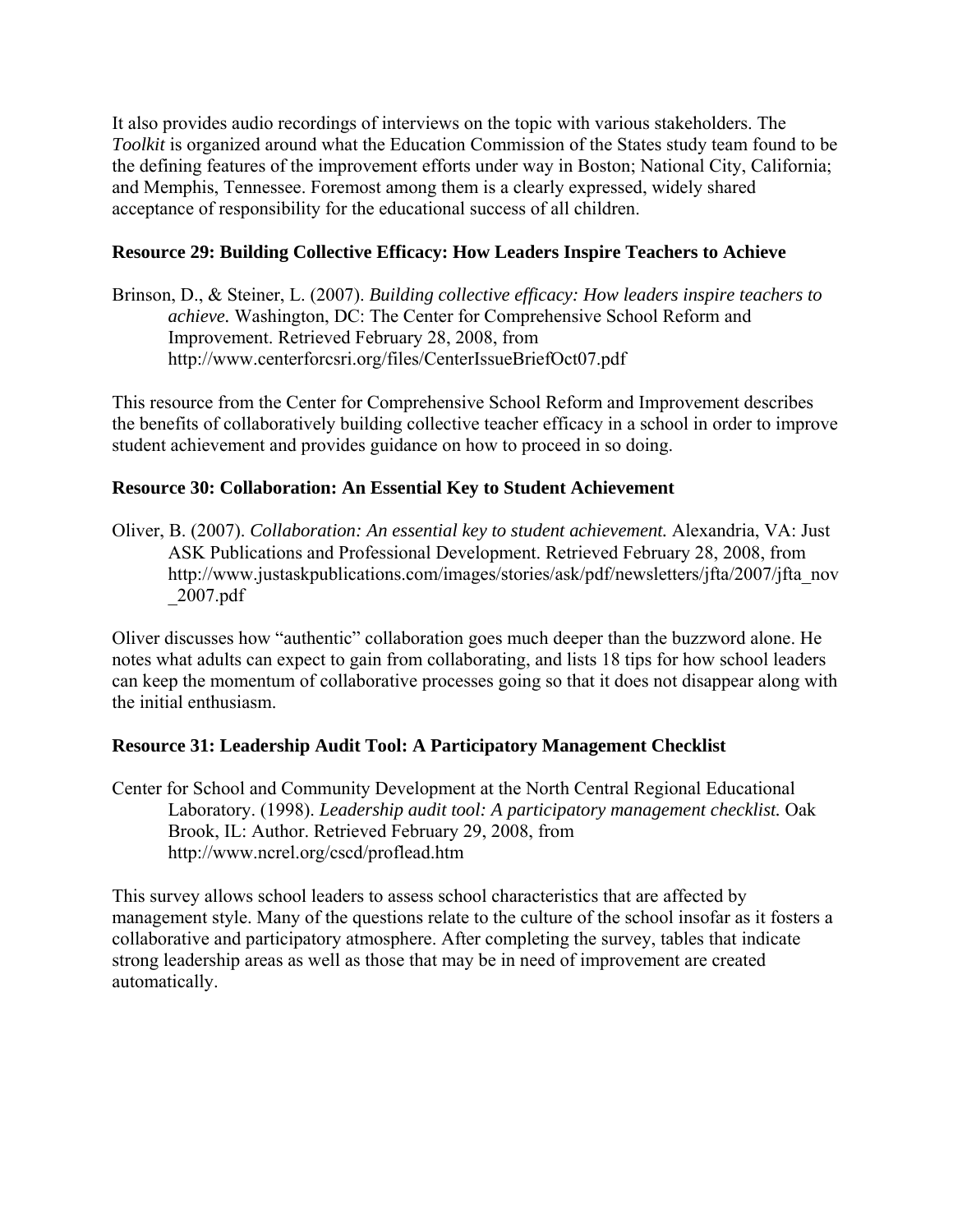# **Strategy 4: Promote Effective Staffing, Professional Development, and Evaluation**

Although much of the official decision making regarding teacher hiring, professional development, and evaluation takes place at the district level, principals and other school leaders often play key roles in these important practices as well. The involvement of principals varies from district to district. Even if not directly involved in the decision-making process, principals can support highly effective teachers by encouraging districts to handle these important policies appropriately.

### **Substrategy 4.1: Select and Assign Teachers Effectively**

Principals can support effective teachers both indirectly by encouraging districts to effectively assign teachers across schools and directly by effectively assigning teachers to classrooms. In addition to influencing classroom assignment, principals can ensure that teachers are not burdened with extracurricular duties.

Please refer to the TQ Source *Key Issue: Hiring and Placement Practices* for strategies and resources to build human capital from a district perspective. This document is available at: http://www.tqsource.org/strategies/atrisk/Hiring.pdf

#### **Resource 32: Lessons Learned: New Teachers Talk About Their Jobs, Challenges, and Long-Range Plans**

National Comprehensive Center for Teacher Quality and Public Agenda (2007). *Lessons learned: New teachers talk about their jobs, challenges, and long-range plans.* Washington, DC: Author. Retrieved February 29, 2008, from [http://www.publicagenda.com/lessonslearned1/pdfs/lessons\\_learned\\_1.pdf](http://www.publicagenda.com/lessonslearned1/pdfs/lessons_learned_1.pdf) 

Among other things, this report discusses the special challenges of new teachers in high-needs schools. One finding of interest is that new teachers in high-needs schools believe that they have been assigned the hardest-to-reach students. In more affluent school districts (as well as in other professions) it is less often the case that new hires are given the most challenging assignments. It also is found that new teachers believe that the most effective way to improve schools is to reduce class size, an issue that also has implications for staffing policy.

### **Resource 33: New California Teacher-Transfer Law Has Benefits, but Ambiguities as Well**

Blacher, M. (2007, March 1). New California teacher-transfer law has benefits, but ambiguities as well. *School Reform News*. Retrieved February 29, 2008, from <http://www.heartland.org/Article.cfm?artId=20697>

As of January 2007, California S.B. 1655 allows principals in low-performing schools more decision-making authority with respect to voluntary transfers based upon seniority. The goals of this law were to promote hiring practices that are based more on the unique skills and knowledge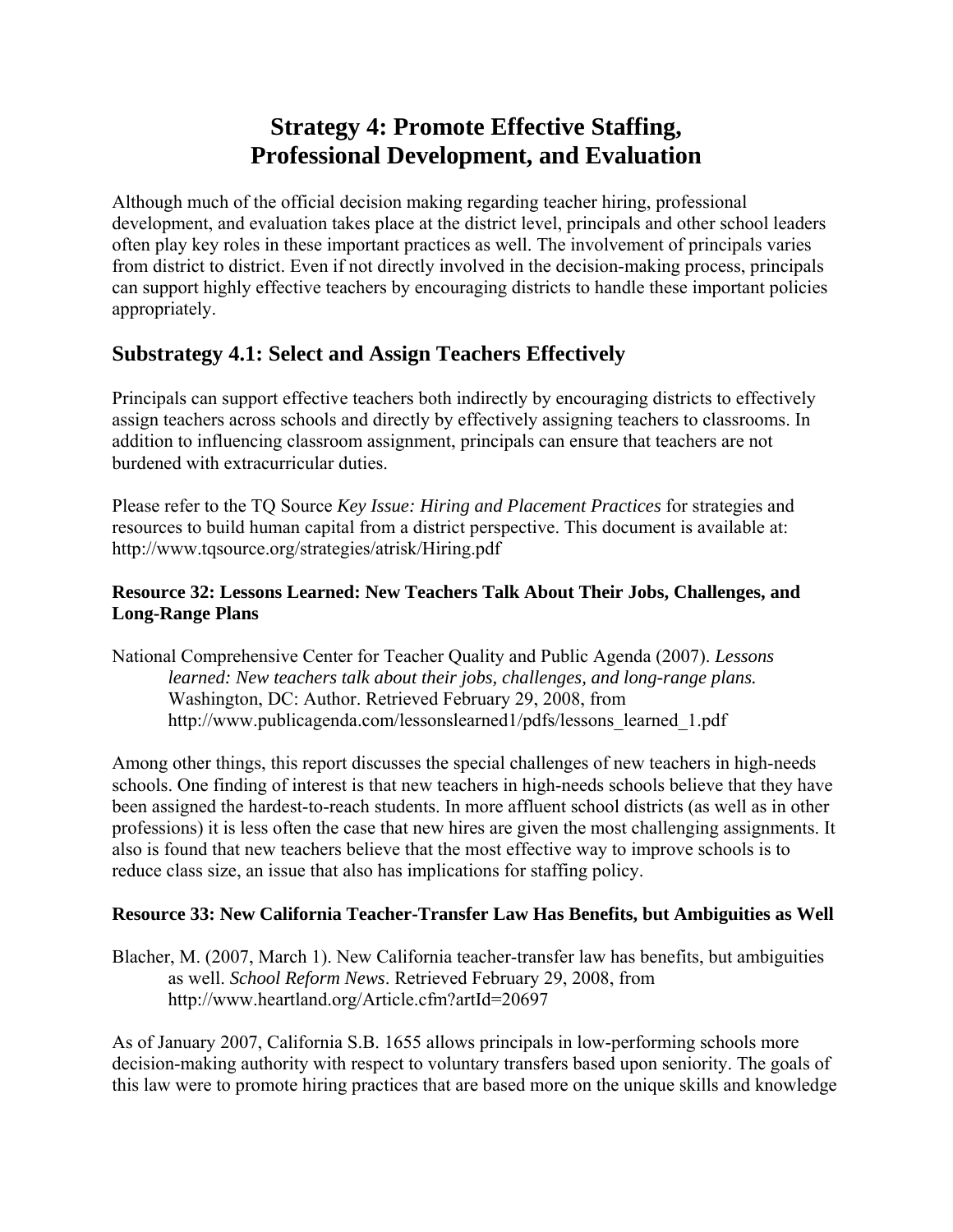that a teacher brings to the classroom and to create appropriate matches between teachers and schools.

## **Substrategy 4.2: Improve Teachers' Skills, Knowledge, and Capabilities**

Once they have been hired and placed, there is much that can be done to support highly effective teachers through professional development, including induction and mentoring. Whether helping teachers to grow professionally or coordinating a formal professional development program, school leaders can go a long way toward improving the skills, knowledge, and capabilities of teachers through strong professional development programs. The resources below address the rationale and research base for effective professional development, more specific examples of where it has been effectively introduced, and toolkits for school leaders who wish to address the issue. Resources about mentoring for new teachers also are provided.

Please refer to the TQ Source *Key Issue: Induction/Mentoring/Support of New Teachers* for additional resources for supporting highly effective teachers at the early stages of their careers. This document is available at http://www.tqsource.org/strategies/atrisk/Induction.pdf

#### **Resource 34: Seven Strong Claims About Successful School Leadership**

Leithwood, K., Day, C., Sammons, P., Harris, A., & Hopkins, D. (2006) *Seven strong claims about successful school leadership.* Nottingham, England: National College of School Leadership. Retrieved February 29, 2008, from [http://www.npbs.ca/2007](http://www.npbs.ca/2007-elements/pdfs/seven-strong%20claims.pdf) [elements/pdfs/seven-strong%20claims.pdf](http://www.npbs.ca/2007-elements/pdfs/seven-strong%20claims.pdf) 

By developing teachers, strong leaders contribute to their motivation, but most importantly they help teachers build the knowledge and skills as well as the dispositions necessary to persist in applying the knowledge and skills. Specific practices for developing teachers include providing individualized support and consideration, fostering intellectual stimulation, and modeling appropriate values and behaviors.

#### **Resource 35: How Leadership Influences Student Learning**

Leithwood, K., Seashore Louis, K., Anderson, S., & Wahlstrom, K. (2004). *How leadership influences student learning*. New York: The Wallace Foundation. Retrieved February 29, 2008, from [http://www.wallacefoundation.org/NR/rdonlyres/E3BCCFA5-A88B-45D3-](http://www.wallacefoundation.org/NR/rdonlyres/E3BCCFA5-A88B-45D3-8E27-B973732283C9/0/ReviewofResearchLearningFromLeadership.pdf) [8E27-B973732283C9/0/ReviewofResearchLearningFromLeadership.pdf](http://www.wallacefoundation.org/NR/rdonlyres/E3BCCFA5-A88B-45D3-8E27-B973732283C9/0/ReviewofResearchLearningFromLeadership.pdf) 

This source discusses the importance of practices such as offering intellectual stimulation, offering individualized support, and providing appropriate models of best practice and beliefs considered fundamental to the organization. In addition, it discusses the importance of offcampus and school-based professional development that goes beyond the workshop format to include activities such as in-class coaching and teacher visitations.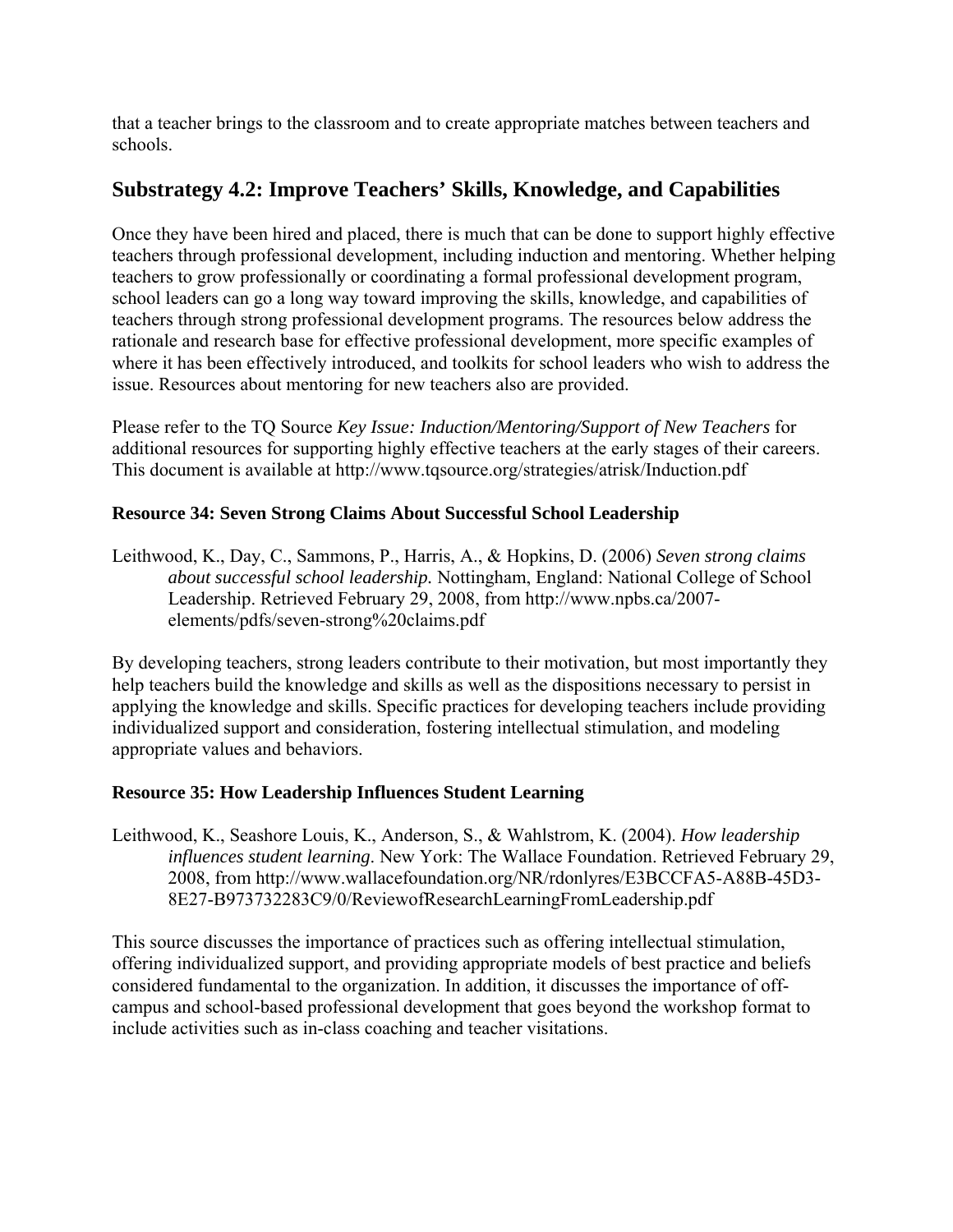#### **Resource 36: The Workplace Matters: Teacher Quality, Retention, and Effectiveness**

Moore Johnson, S. (2006). *The workplace matters: Teacher quality, retention, and effectiveness*. Washington, DC: National Education Association. Retrieved February 29, 2008, from <http://www.nea.org/research/bestpractices/images/wcreport.pdf>

Among other things, this paper highlights the importance of good mentorship and induction programs for new teachers, providing examples of effective approaches that have been adopted by districts. In addition, the author describes how ongoing professional development and participation in professional learning communities allow teachers to continue growing and learning. She also provides examples of how differentiated roles and career ladders provide continual growth and diversity of experience, and some of the challenges and rewards of implementing such programs.

#### **Resource 37: Professional Development: Learning From the Best: A Toolkit for Schools and Districts Based on the National Awards Program for Model Professional Development**

Hassel, E. (1999). *Professional development: Learning from the best: A toolkit for schools and*  districts based on the national awards program for model professional development. Oak Brook, IL: North Central Regional Educational Laboratory. Retrieved February 29, 2008, from http://www.learningpt.org/pdfs/pd/lftb.pdf

This toolkit provides steps that school leaders can take to implement effective professional development programs. Based on award-winning professional development programs in schools, the toolkit addresses such issues as the development team, goal setting, needs assessment, professional development content and activities, research, resources to fund programs, time, program evaluation, communication with all stakeholders, and professional development resources.

#### **Resource 38: Staff Development Policy: Fuzzy Choices in an Imperfect Market**

Stout, R. T. (1996). Staff development policy: Fuzzy choices in an imperfect market. *Education Policy Analysis Archives, 4*(2). Retrieved February 29, 2008, from http://epaa.asu.edu/epaa/v4n2.html

This article focuses on the costs and benefits of teacher professional development. The author argues that the goals, delivery, and content of staff development can be better linked to school improvement strategies, creating a more appropriate basis for assessing the returns on investments in this area.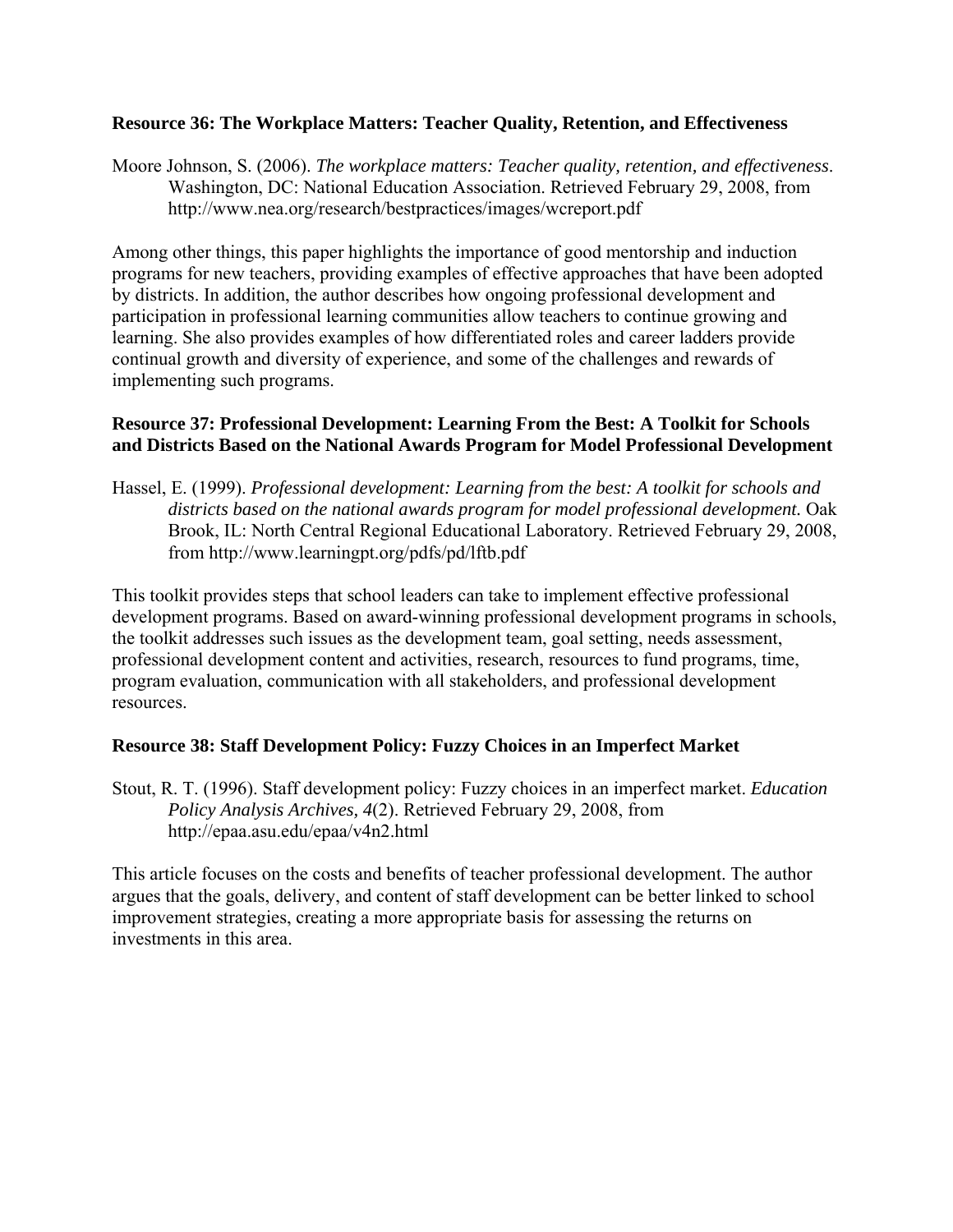#### **Resource 39: Report Roundup on Teacher Professional Development**

 Rich, E., & Rebora, A. (2007, October 25). Report roundup. *Teacher Magazine,* 1*(1)*, 18, 21–22. Retrieved February 29, 2008, from <http://www.teachermagazine.org/tm/articles/2007/10/25/01report-1.h01.html>

This resource summarizes and provides links to a variety of reports and studies about teacher professional development that are intended to assist school leaders in planning, evaluating, and implementing teacher learning efforts. The common themes that are highlighted in the literature include the importance of sustainability, the role of teacher inquiry, and integration with classroom practice.

#### **Resource 40: What Works in the Elementary School: Results-Based Staff Development**

Killion, J. (2002). *What works in the elementary school: Results-based staff development.* Oxford, OH: National Staff Development Council. Retrieved February 29, 2008, from http://www.nsdc.org/connect/projects/elwhatworks.pdf

The National Staff Development Council produces a wealth of resources on the topic of teacher professional development. This one, cosponsored by the National Education Association, discusses the rationale for professional development and the criteria for ensuring its success, and then describes 32 elementary school programs to help generate a catalogue of ideas for elementary school leaders to begin thinking about what would be appropriate for their schools.

#### **Resource 41: What Works in the Middle: Results-Based Staff Development**

Killion, J. (1999). *What works in the middle: Results-based staff development.* Oxford, OH: National Staff Development Council. Retrieved February 29, 2008, from http://www.nsdc.org/midbook/index.cfm

The National Staff Development Council discusses the rationale for professional development and the criteria for ensuring its success, and then describes 26 middle school programs to help generate a catalogue of ideas for middle school leaders to begin thinking about what would be appropriate for their schools.

#### **Resource 42: What Works in the High School: Results-Based Staff Development**

Killion, J. (2002). *What works in the high school: Results-based staff development.* Oxford, OH: National Staff Development Council. Retrieved February 29, 2008, from http://www.nsdc.org/connect/projects/hswhatworks.pdf

This document, cosponsored by the National Education Association, discusses the rationale for professional development and the criteria for ensuring its success, and then describes 16 outstanding high school programs to help generate a catalogue of ideas for high school leaders to begin thinking about what would be appropriate for their schools.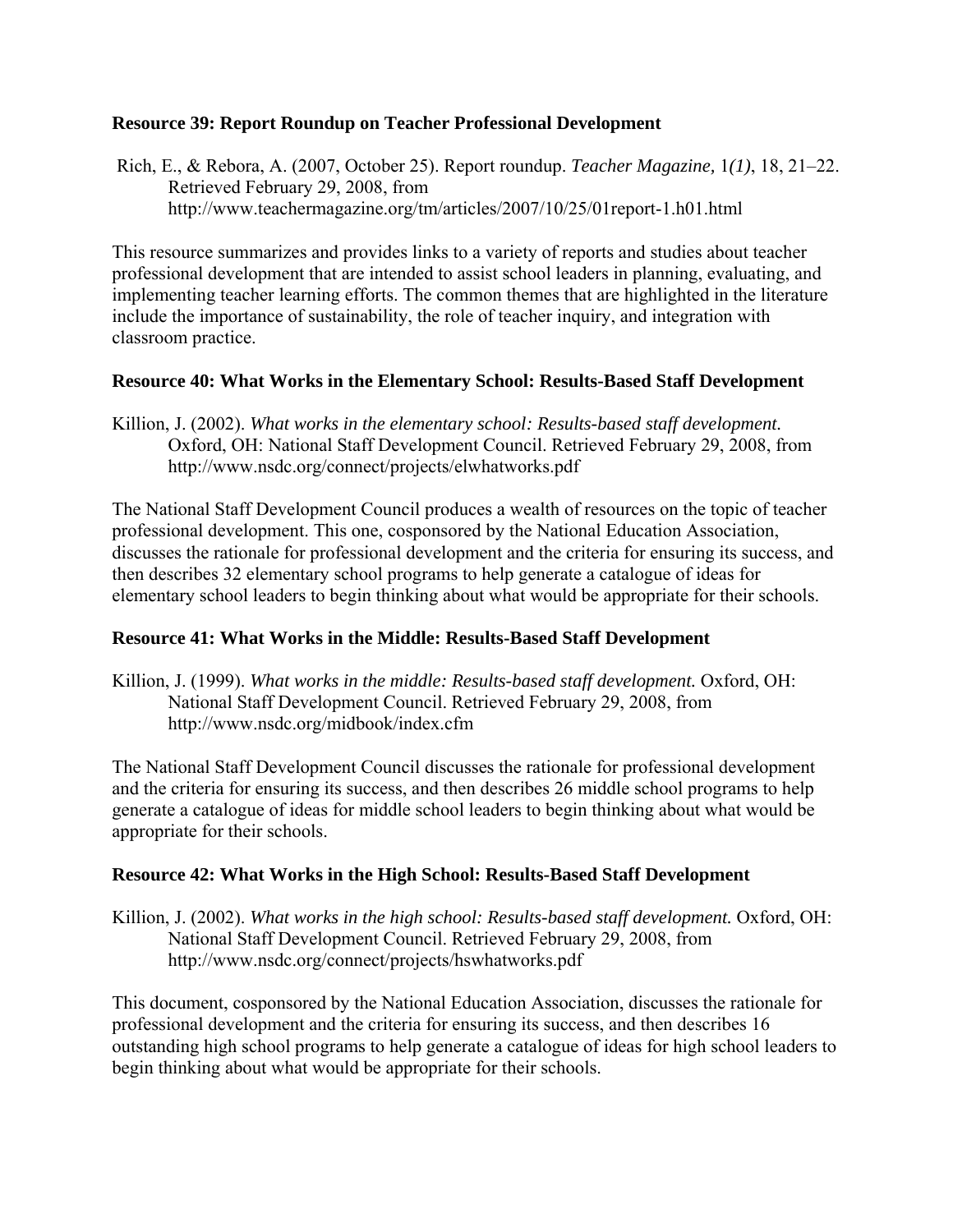#### **Resource 43: Eliminating the Barriers to Improving Teaching**

Riley, R. W., & Dozier, T. (2000). *Eliminating the barriers to improving teaching.* Washington, DC: U.S. Department of Education. Retrieved February 29, 2008, from http://www.ed.gov/inits/teachers/barriers2000/Barriers2000.doc

Among the areas mentioned in this report where barriers are believed to be impeding improvements in teaching is professional development. The authors, former U.S. Secretary of State for Education Richard Riley and Senior Advisor on Teaching Terry Dozier, highlight why action is urgently needed, and what alternatives exist to the following barriers: inadequate funding, insufficient time, and lack of results-driven professional development. Examples of how states or districts have overcome these barriers are provided.

#### **Resource 44: Does Professional Development Change Teaching Practice? Results From a Three-Year Study**

Porter, A. C., Garet, M. S., Disimone L., Yoon, K. S., & Birman, B. F. (2000). *Does professional development change teaching practice? Results from a three-year study.* Washington, DC: U.S. Department of Education. Retrieved February 29, 2008, from <http://www.ed.gov/rschstat/eval/teaching/epdp/report.pdf>

This study uses data from the U.S. Department of Education's Eisenhower Professional Development Program, which is funded under Title II of the Elementary and Secondary Education Act (ESEA). The study examines structures of professional development, such as whether it is a reform program or a traditional course, the program's duration, and the collective participation of groups of teachers from the same school. It also examines core features of the program, such as active learning, coherence with respect to other activities and standards, and content focus. The authors find that programs with these six features are most effective. They also find that tension exists between providing basic professional development for many and providing higher-quality activities for fewer teachers. The authors also find that schools and districts often lack the necessary infrastructure to manage and implement effective programs.

#### **Resource 45: Changing Teacher Beliefs and Instructional Practices: High-Quality Professional Learning Opportunities for High School Teachers**

Center for Educational Leadership. (2007). *Changing teacher beliefs and instructional practices: High-quality professional learning opportunities for high school teachers. Seattle, WA:* Author. Retrieved February 29, 2008, from http://depts.washington.edu/uwcel/resources/research\_brief/research\_brief6.pdf

Drawing on Elizabeth Boatright's doctoral dissertation, this report looks at the design of the Center for Educational Leadership's professional development coaching program. The multiple layers of a coaching cycle are outlined and the conditions that result in instructional improvement are described.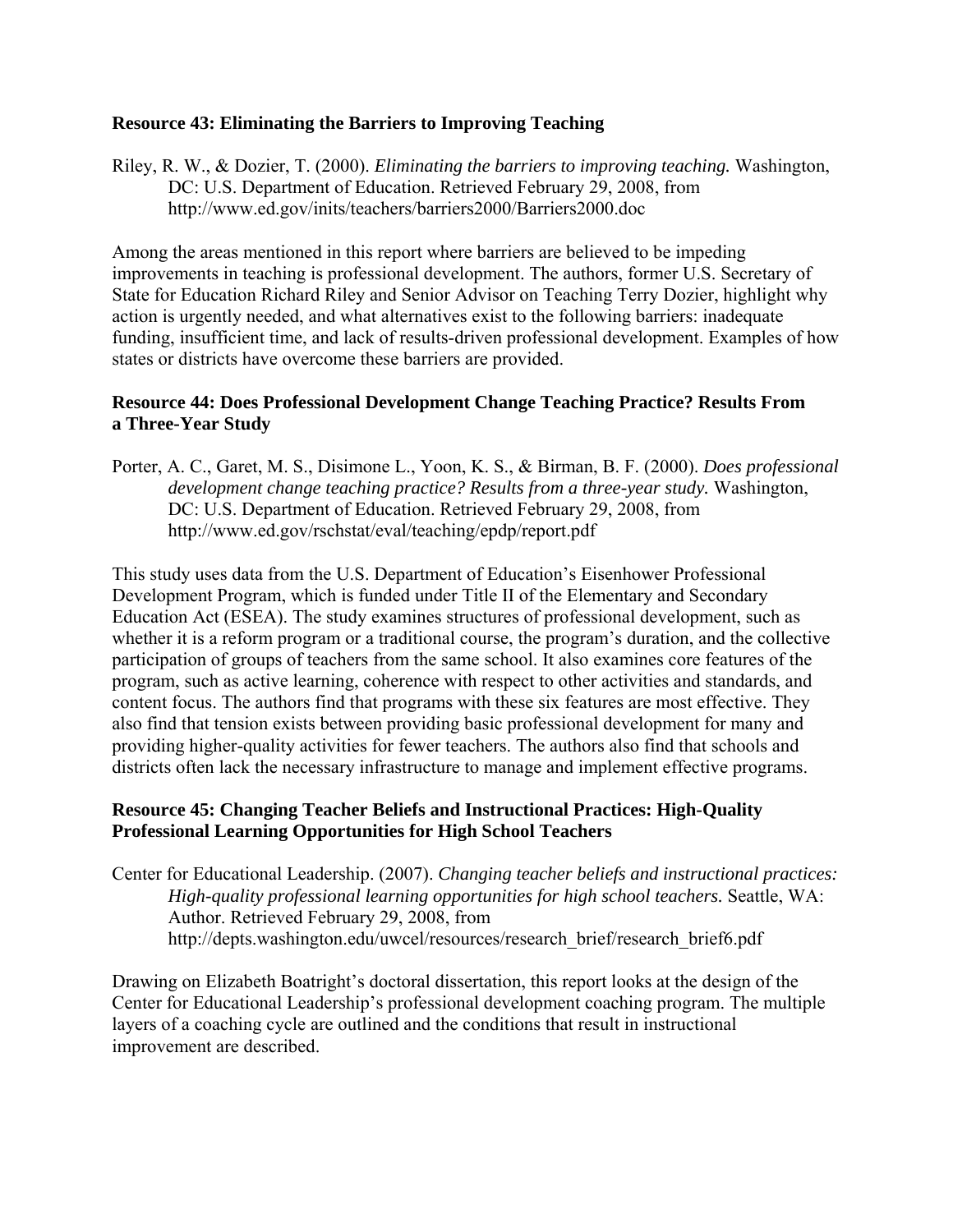#### **Resource 46: Providing Teacher Sabbaticals**

Holmes-Watkins, M. (2002, August 20). Time out. *Education Guardian*. Retrieved February 29, 2008, from<http://education.guardian.co.uk/staffroom/story/0,,777857,00.html>

In England, a program was developed to extend the idea of professorial sabbaticals to classroom teachers. Teachers with five years of service in a challenging school were eligible to apply for a six-week sabbatical to work on a volunteer project or in industry, to teach at another school, or to conduct a small research project.

#### **Resource 47: Coaching Teachers to Help Students Learn**

Keller, B. (2007, December 11). Coaching teachers to help students learn. *Education Week*. Retrieved February 29, 2008, from <http://www.edweek.org/ew/articles/2007/12/12/15coaching.h27.html>

Adams 12 School District in Thornton, Colorado, introduced "student-achievement coaches," which are described in this article. It describes coaching, considerations in starting a teachercoaching program, and some of the experiences of Adams 12 and other districts that have implemented coaching policies.

#### **Resource 48: How the World's Best-Performing School Systems Come Out on Top**

Barber, M., & Mourshed, M. (2007). *How the world's best-performing school systems come out on top.* New York: McKinsey & Company. Retrieved February 29, 2008, from [http://www.mckinsey.com/clientservice/socialsector/resources/pdf/Worlds\\_School\\_Syste](http://www.mckinsey.com/clientservice/socialsector/resources/pdf/Worlds_School_Systems_Final.pdf) [ms\\_Final.pdf](http://www.mckinsey.com/clientservice/socialsector/resources/pdf/Worlds_School_Systems_Final.pdf) 

Comparing school systems around the world, McKinsey & Company conclude that two of the three common strategies of the top-performing systems were recruiting the right people to teach and developing them into effective instructors. The report discusses four approaches that emerged as effective for improving instruction and what these looked like in the world's topperforming school systems. They include building practical skills in initial training, placing coaches (literacy coaches, etc.) in schools to support teachers, selecting and developing effective instructional leaders, and enabling teachers to collaborate and learn from one another. Of note, they quote a Boston policymaker who attributed the success of their reform efforts to, "professional development, professional development, and professional development" (p. 26).

#### **Resource 49: Leadership Matters: Building Leadership Capacity**

Barkley, S., Bottoms, G., Feagin, C. H., & Clark, S. (2001). *Leadership matters: Building leadership capacity.* Atlanta, GA: Southern Regional Education Board. Retrieved February 29, 2008, from http://www.wallacefoundation.org/NR/rdonlyres/6EDB66BA-884F-4E70-93BB-3C90485D0238/0/LeadershipMatters.pdf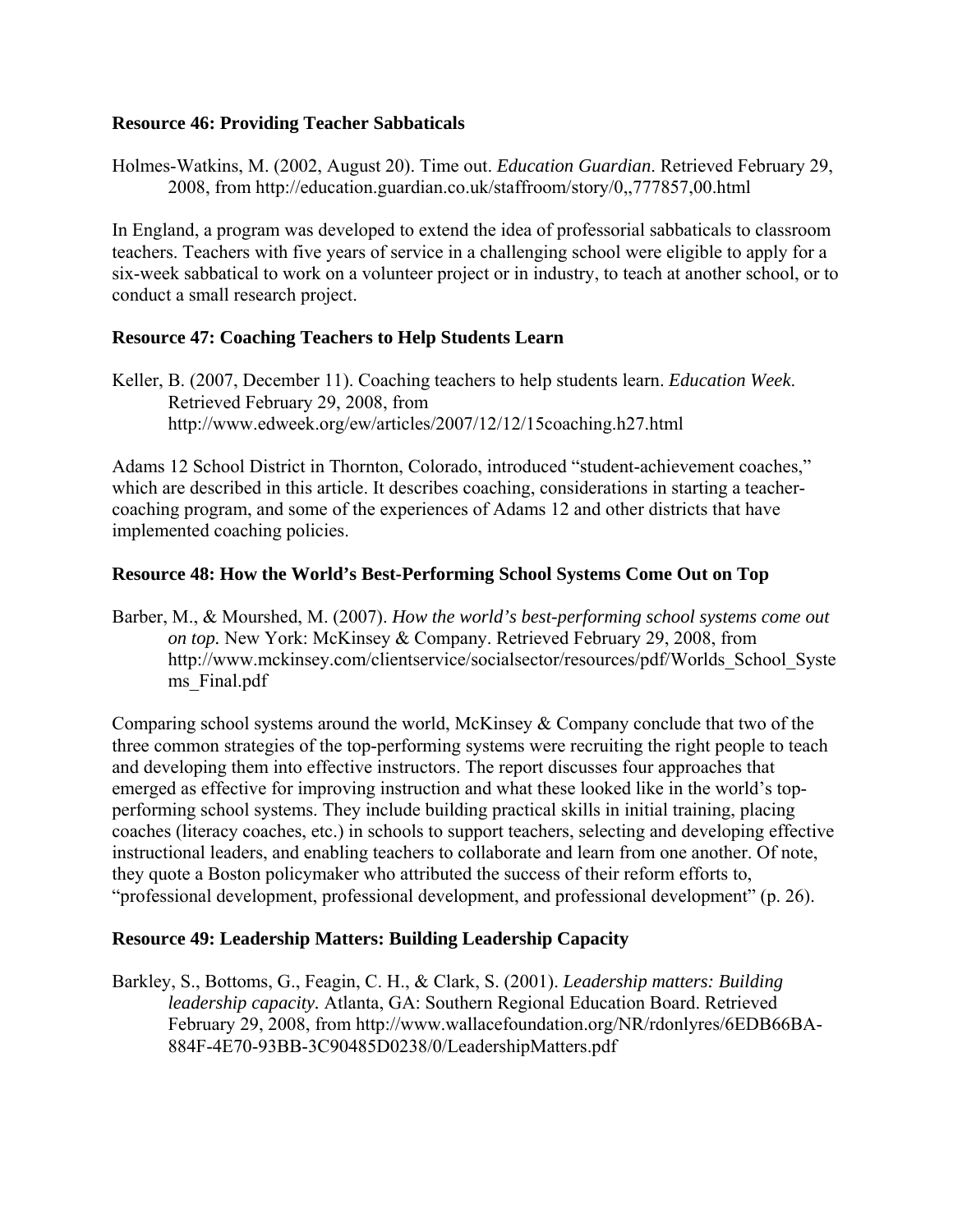Among other things, this report discusses the importance of staff professional development for improving student achievement. Steps are outlined for school leaders to incorporate professional development into every faculty meeting.

#### **Resource 50: Classroom Walkthroughs As a Catalyst for School Improvement**

Cervone, L., & Martinez-Miller, P. (2007). Classroom walkthroughs as a catalyst for school improvement. *Leadership Compass, 4*(4)*.* Retrieved February 29, 2008, from http://www.naesp.org/ContentLoad.do?contentId=2243

School leaders can promote a cycle of inquiry and continuous school improvement by conducting classroom walkthroughs. This article outlines the steps taken to improve classroom practice through principal walkthroughs: gathering data, hypothesizing methods to improve practice, implementing these methods, reflecting on their implementation, and taking into account the next steps.

#### **Resource 51: Helping State Leaders Shape Education Policy**

Education Commission of the States. (2007). *Helping state leaders shape education policy.*  Denver, CO: Author. Retrieved February 29, 2008, from <http://www.ecs.org/ecsmain.asp?page=/html/issuesK12.asp> (Select Teaching Quality; then Select Professional Development)

This resource from the Education Commission of the States includes tips for successful induction, mentoring, and professional development programs, and outlines key policy issues and questions. It also provides examples and information about state-, district-, and school-level leaders can play an effective role.

#### **Resource 52: Education Leadership Policy Toolkit**

Education Commission of the States. (n.d.). *Education leadership policy toolkit.* Denver, CO: Author. Retrieved February 29, 2008, from [http://www.ecs.org/MetLifeToolkit/index](http://www.ecs.org/MetLifeToolkit/index-home.html)home html

The *Toolkit* is organized around what the Education Commission of the States found to be the defining features of the improvement efforts under way in Boston; National City, California; and Memphis, Tennessee. Foremost among them is a clearly expressed, widely shared acceptance of responsibility for the educational success of all children.

This commitment is reflected in and reinforced by purposeful efforts to enhance collaboration, communication, and leadership capacity within and across schools, and to forge stronger connections with families, community organizations, higher education institutions, and other partners; a versatile infrastructure of support for teachers and principals; consistent, continuous evaluation of student performance, instructional practices, and program implementation; and creative, strategic use of resources―not just money but also time, space, and talent.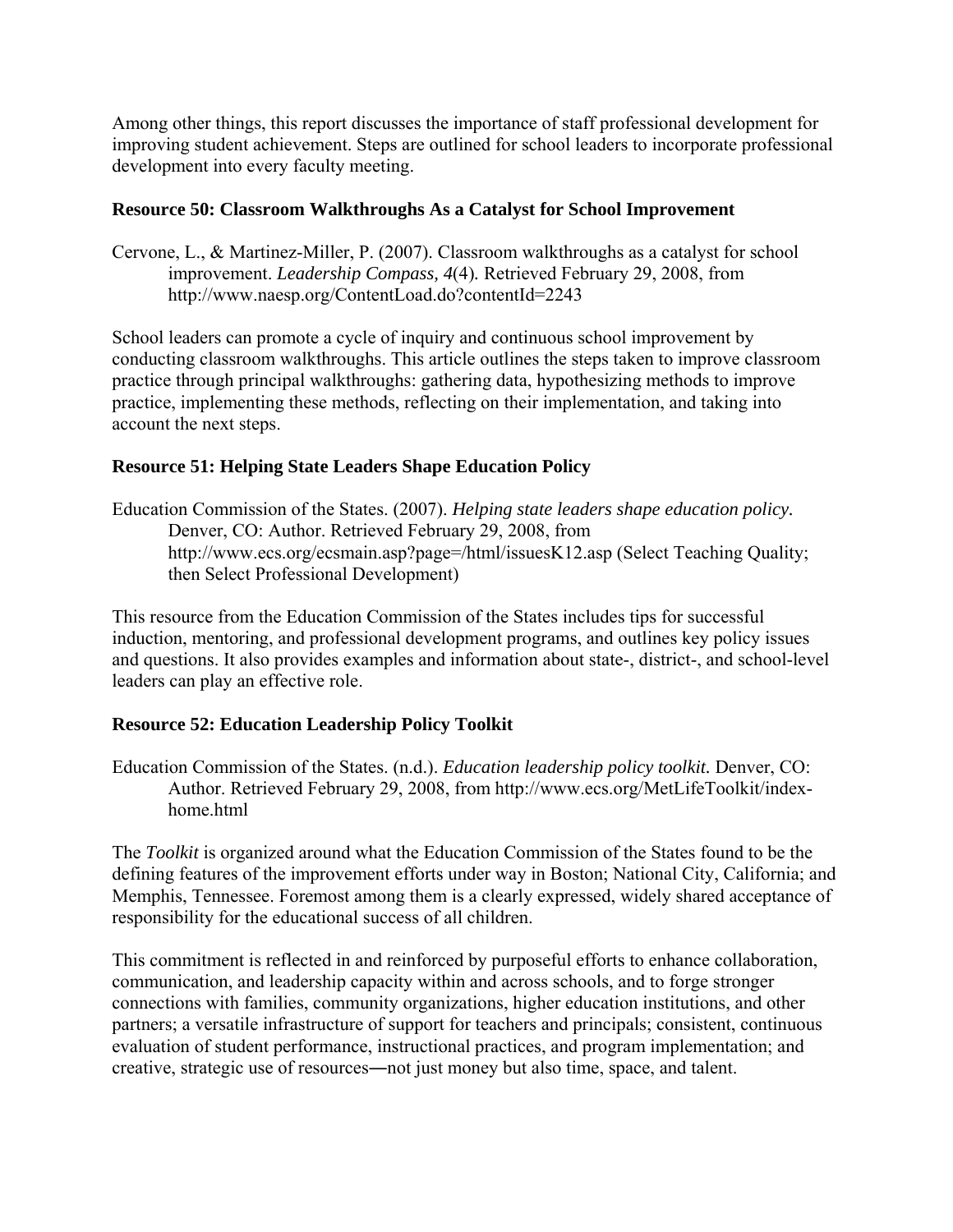#### **Resource 53: Ask the Mentor: Teaching Diverse Populations**

Costner, K. L., (2007, December 5). Ask the mentor: Teaching diverse populations. *Teacher Magazine*. Retrieved February 29, 2008, from http://www.teachermagazine.org/tm/articles/2007/12/05/07costnermentori.h19.html

Understanding how to reach children from diverse backgrounds is a crucial component of teacher effectiveness. *Teacher Magazine* gave educators the chance to pose questions about culturally responsive teaching to Kelley Costner, associate dean for Master's programs and teacher preparation programs at the College of Education at Walden University in Minnesota, and coauthor of the paper *Seven Principles for Developing a Culturally Responsive Faculty*  (2004).

#### **Resource 54: Ask the Mentor: Teaching Diverse Populations: Part II**

Costner, K. L. (2007, December 12). Ask the mentor: Teaching diverse populations: Part II. *Teacher Magazine*. Retrieved February 29, 2008, from http://www.teachermagazine.org/tm/section/ask-thementor/2007/12/12/07costnermentori2.h19.html

This source is the second round of *Teacher Magazine's* online chat with Kelley Costner about culturally responsive teaching. She discusses cultural sensitivity in an online classroom, the appropriate level of cultural understanding, creating cultural change, reflecting upon one's own preconceptions, and other issues.

#### **Resource 55: Do Teacher Induction and Mentoring Matter?**

Ingersoll, R. M., & Smith, T. M. (2004). Do teacher induction and mentoring matter? *NASSP Bulletin, 88*(638). Retrieved February 29, 2008, from http://www.gse.upenn.edu/faculty\_research/docs/DoTeacherInductionAndMentoringMatt er-2004.pdf

Ingersoll's and Smith's research finds that teachers who engage in induction programs are less likely to leave or move schools after their first year of teaching. The types of first-year support that were most associated with reduced attrition rates included having a mentor from the same field; common planning time with other teachers in the same field; regular, formalized time for collaboration with other teachers; and an external network. The characteristics that were less likely to reduce new-teacher turnover were having a reduced teaching load, a reduced number of preparations, and classroom assistance.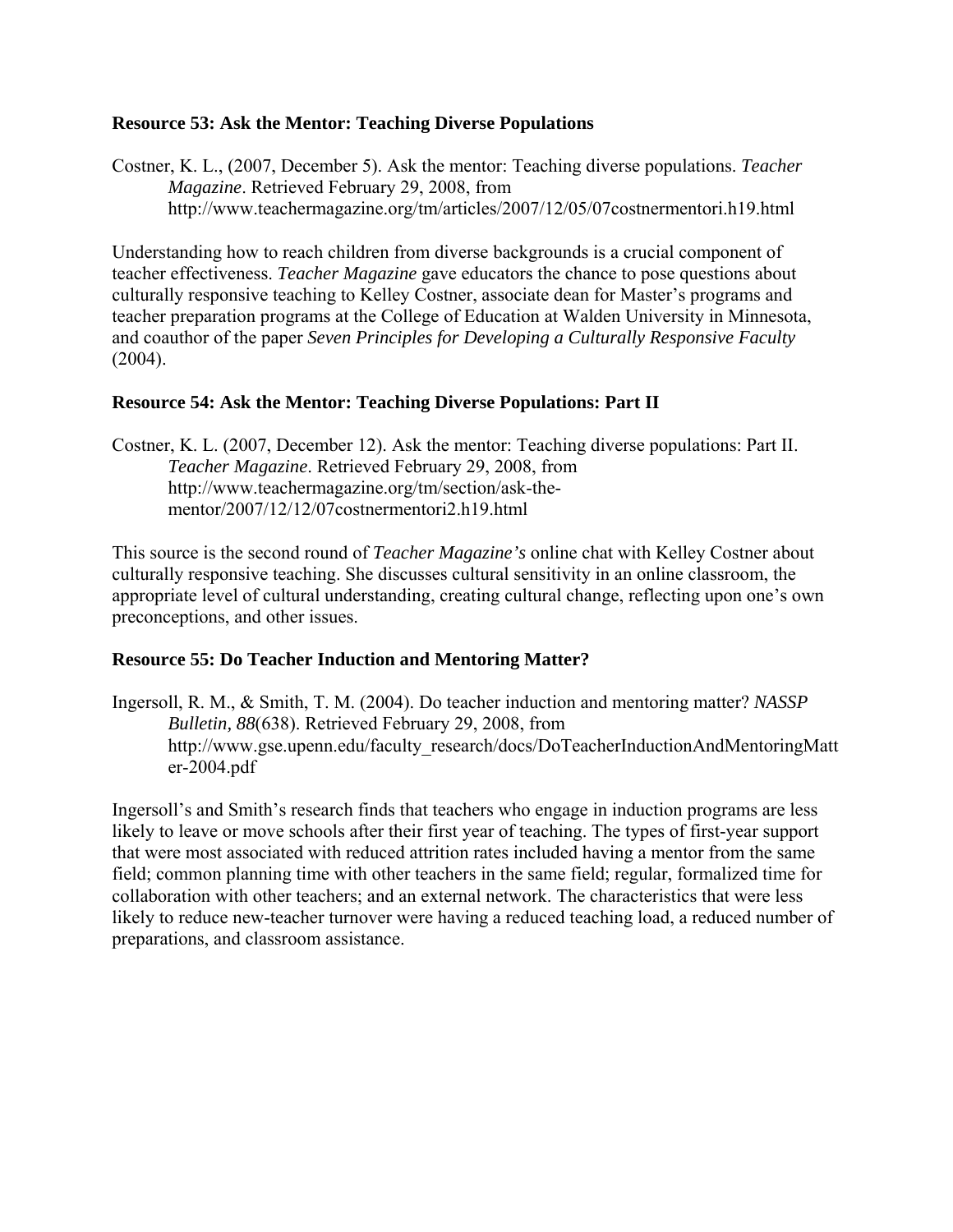#### **Resource 56: Student Success Tied to Teacher Mentoring**

Roth, M. (2007, November 26). Student success tied to teacher mentoring. *Pittsburgh Post-Gazette.* Retrieved February 29, 2008, from [http://www.post](http://www.post-gazette.com/pg/07330/836795-298.stm)[gazette.com/pg/07330/836795-298.stm](http://www.post-gazette.com/pg/07330/836795-298.stm) 

This article discusses the findings of a study in Pittsburgh Public Schools by Carrie Leana, the Gordon H. Love professor of organizations and management at the University of Pittsburgh's Katz Graduate School of Business. She found that schools where teachers talked to each other the most about their jobs and where principals did the best job of staying in touch with the community exhibited higher student reading and mathematics test scores, and that fostering open communication was more important than teachers' experience or credentials.

#### **Resource 57: Quality Induction: An Investment in Teachers**

Moir, E., & Gless, J. (n.d.). *Quality induction: An investment in teachers.* Santa Cruz, CA: The New Teacher Center. Retrieved February 29, 2008, from <http://newteachercenter.org/article1.php>

This article from the New Teacher Center summarizes the five essential components of a new teacher induction program: having a clear vision of how the program will create a new professionalism, generating institutional commitment, providing quality and carefully-selected mentors, linking mentorship to instructional standards, and incorporating classroom-based learning.

#### **Resource 58: Supporting New Teachers: A Fundamental Responsibility**

Bloom, G., & Davis, B. (n.d.). *Supporting new teachers: A fundamental responsibility.* Santa Cruz, CA: The New Teacher Center. Retrieved February 29, 2008, from <http://newteachercenter.org/article5.php>

This article from the New Teacher Center provides eight steps on supporting new teachers. They include such reminders as recalling what it was like to be a new teacher, providing new teachers with systematic orientation, and being clear about your expectations and perceptions.

#### **Resource 59: Illinois New Teacher Collaborative: Resources on Demand**

Illinois New Teacher Collaborative. *Resources on demand.* Retrieved February 29, 2008, from http://intcmoodle.ed.uiuc.edu/mod/glossary/view.php?id=717

The Illinois New Teacher Collaborative provides a range of resources about new teacher induction at this site, ranging from state and district examples to information about grassroots mentoring initiatives in the United States and a comparison of U.S. programs with those in several other countries. It also includes a link to a mentoring bibliography that lists numerous resources for mentors and those establishing mentorship programs at the school level.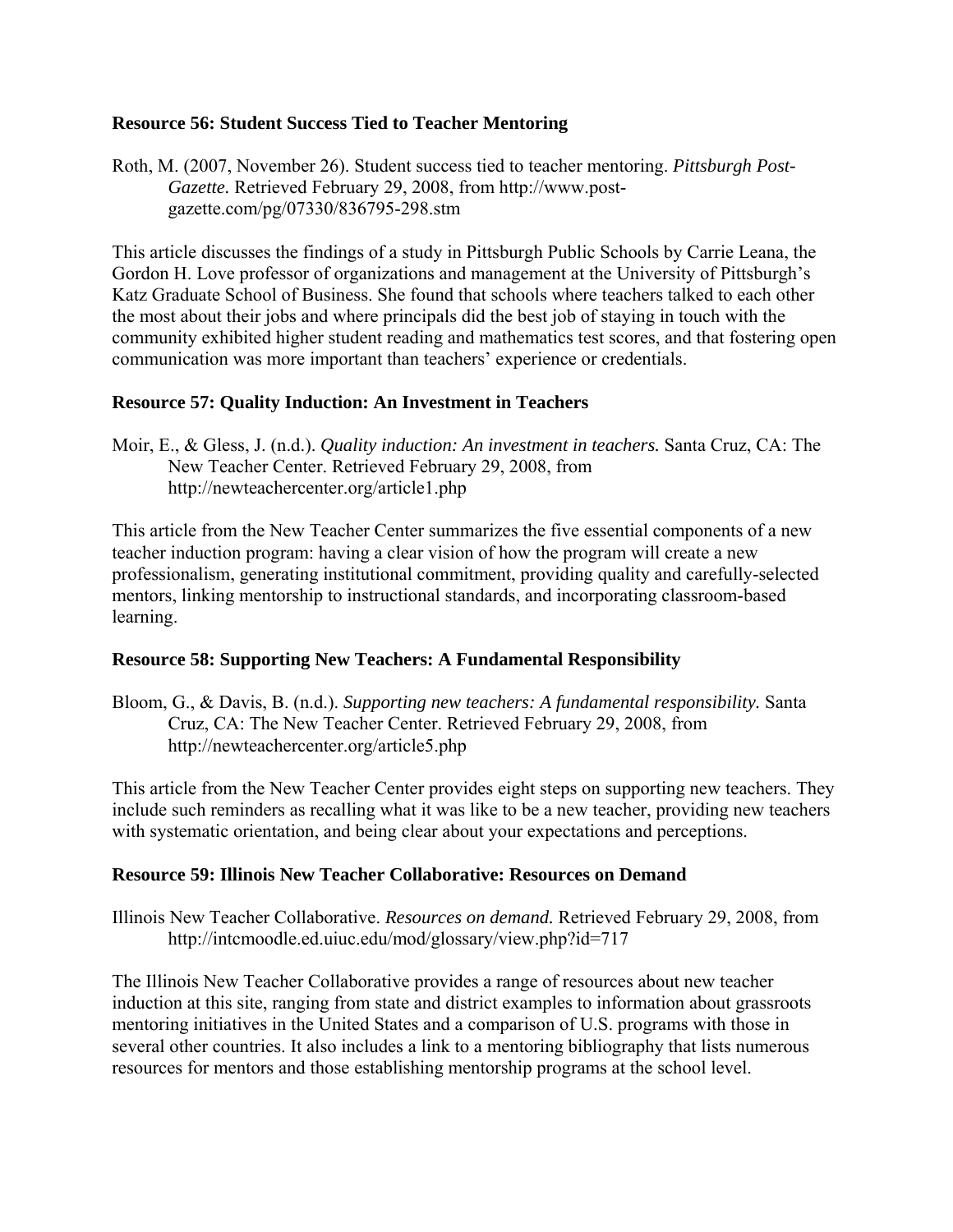#### **Resource 60: PBS TeacherLine National Survey of Teacher Professional Development 2005–2006**

Hezel Associates. (2007). *PBS TeacherLine national survey of teacher professional development 2005–2006.* Syracuse, NY: Author. Retrieved February 29, 2008, from [http://www.hezel.com/PBSTeacherLine2005-2006\\_report.pdf](http://www.hezel.com/PBSTeacherLine2005-2006_report.pdf)  A summary of the report is available at <http://www.hezel.com/pbstlsurvey.html>

Hezel Associates addresses the use of resources and the distribution of decision-making authority with respect to teacher professional development provision in this survey. The emphasis is on the use of online professional development courses.

### **Substrategy 4.3: Adopt Effective Tools for Teacher Evaluation**

Please refer to the TQ Source *Key Issue: Using Performance Assessments (Including Portfolios, Structured Observations, Video Records of Practice, and Teacher Work Samples) to Identify and Support Highly Effective Teachers* for strategies and resources on teacher evaluation. This document is coming soon.

#### **Resource 61: Teacher Evaluation and Professional Development**

Website: [http://www.wcer.wisc.edu/news/coverStories/teacher\\_eval\\_and\\_prof\\_dev.php](http://www.wcer.wisc.edu/news/coverStories/teacher_eval_and_prof_dev.php)

This article from the Wisconsin Center for Education Research highlights eight conditions that can hamper the effectiveness of teacher evaluation systems when it comes to improving classroom teaching. It also discusses research findings that evaluation systems did not result in learning for postprobationary teachers; rather, they provided teachers with a sense of accountability.

### **Resource 62: Teacher Evaluation Systems**

Cincinnati Public Schools and Cincinnati Federation of Teachers. (2007). *Teacher evaluation system.* Cincinnati, OH: Author. Retrieved March 3, 2008, from http://www.wcer.wisc.edu/cpre/conference/dec00/cincinnati.ppt#256,1,Teacher Evaluation System

This PowerPoint presentation provides an overview of Cincinnati's teacher evaluation system. It presents the structure of a committee, whose task was to define "what is good teaching," and how Cincinnati went about assessing and encouraging whether it was being achieved. Cincinnati teachers' career ladders, salary scales, and issues which they confronted in implementing a new system are presented as well.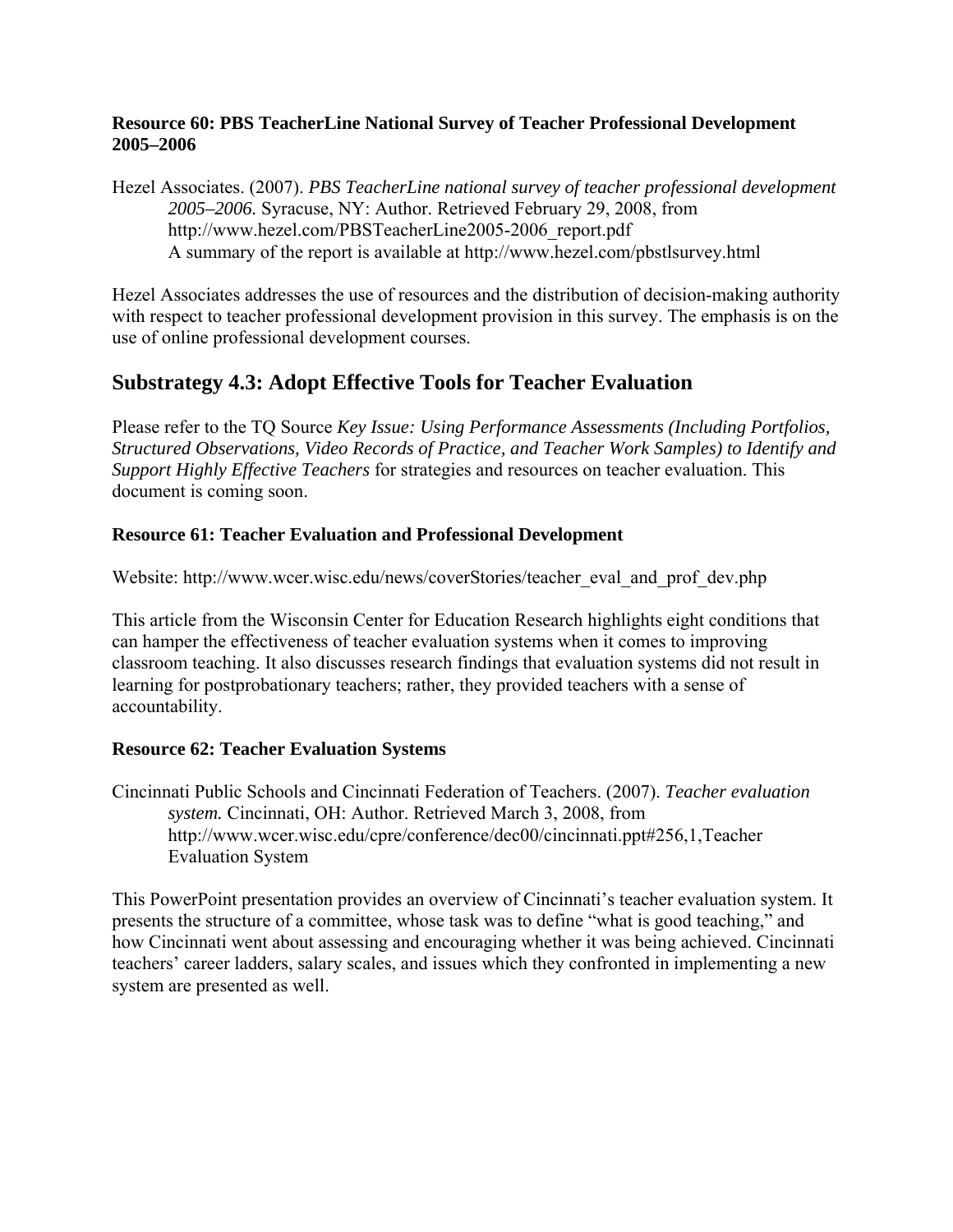#### **Resource 63: The Real Issue of Performance Evaluation**

Milanowski, A. T. (2005). Split roles in performance evaluation: A field study involving new teachers. *Journal of Personnel Evaluation in Education, (28)*3, 153–169. Adaptation of article is available at: [http://www.wcer.wisc.edu/news/coverStories/real\\_issue\\_of\\_performance\\_evaluation.php](http://www.wcer.wisc.edu/news/coverStories/real_issue_of_performance_evaluation.php) 

This article discusses the separation of summative (salary-related) and formative (developmental) evaluations of teachers in order to encourage open discussion that would improve development. It discusses research findings that suggest that regardless of whether the two are combined or separated, what matters more in encouraging teacher learning is the credibility and accessibility of the mentor or mentor-evaluator and the personal compatibility of the evaluator and the person who is being evaluated.

#### **Resource 64: Good Teachers, Plural**

Cruickshank, D., & Haefele, D. (2001). Good teachers, plural. *Educational Leadership, 58*(5), 26–30.

This article takes a look at the ways in which teacher effectiveness historically has been defined and assessed, from the early 20th century to the present day, in order to provide perspective on the current efforts to evaluate teachers. It then advocates recognizing the various types of good teachers, and creating evaluation systems that accommodate the full range of exemplary teacher styles.

#### **Resource 65: New Trends in Teacher Evaluation**

Danielson, C. (2001). New trends in teacher evaluation. *Educational Leadership,* 58(5), 12–15.

This article describes trends in teacher evaluation. These include different processes for teachers of different experience levels, multiyear evaluation cycles, and active roles for teachers involving various activities that encourage teacher reflection.

#### **Resource 66: Evaluating Teachers**

Zirkel, P. (2004). Evaluating teachers. *Principal, 83*(4), 10–12.

This article provides examples of judicial rulings with respect to teacher evaluations that led to dismissal. The author concludes that the prevailing advice is that contrary to popular belief, courts tend to take the side of the evaluator, and recommends that school leaders use, but not abuse, this freedom.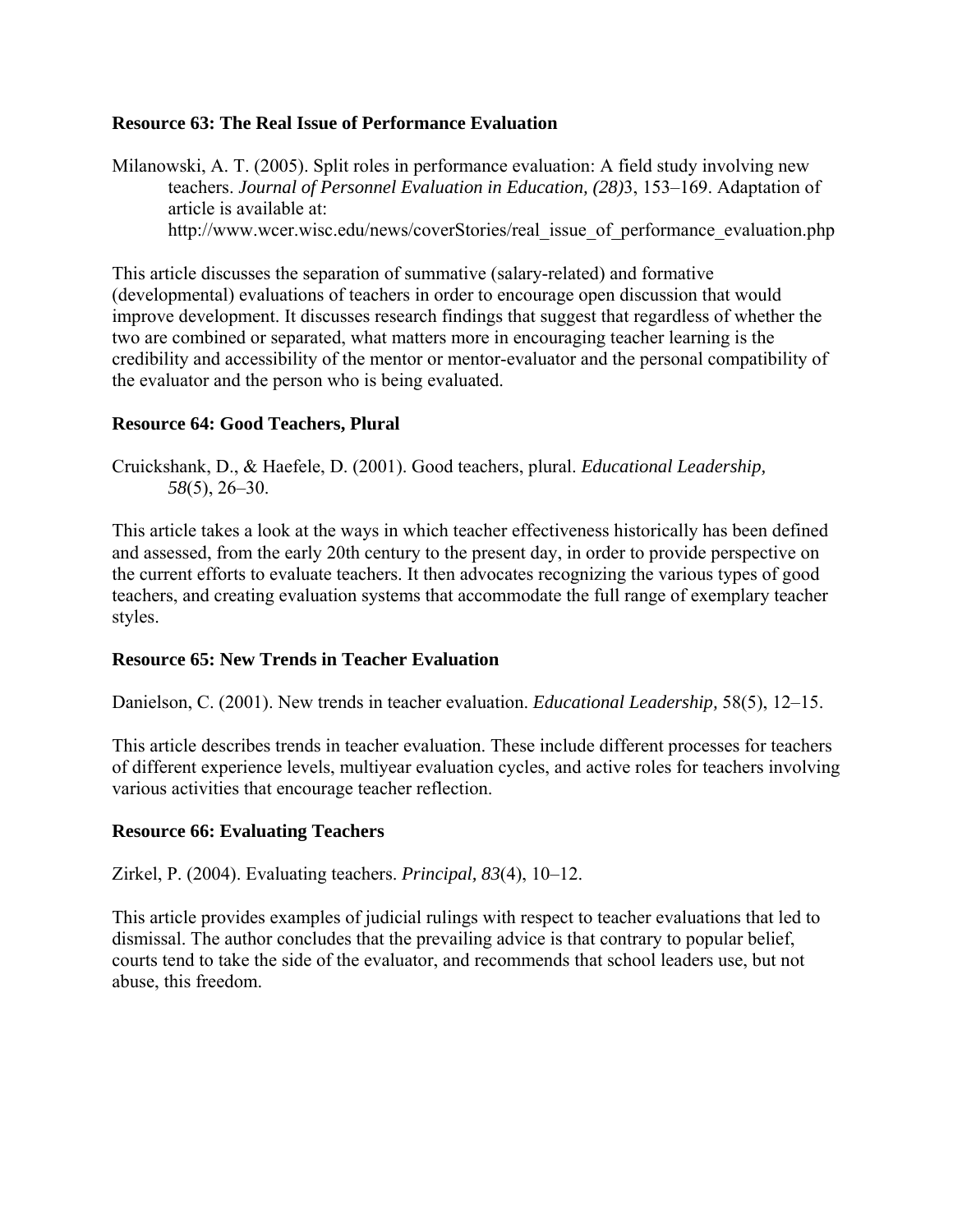#### **Resource 67: Using More Data Sources to Evaluate Teachers**

Peterson, K. D., Wahlquist, C., Bone, K., Thompson, J., & Chatterton, K. Using more data sources to evaluate teachers. *Educational Leadership*, *58*(5), 40–43.

This article describes how one Utah district improved its teacher evaluation system by incorporating many different sources of data from which teachers could choose to have their evaluations based.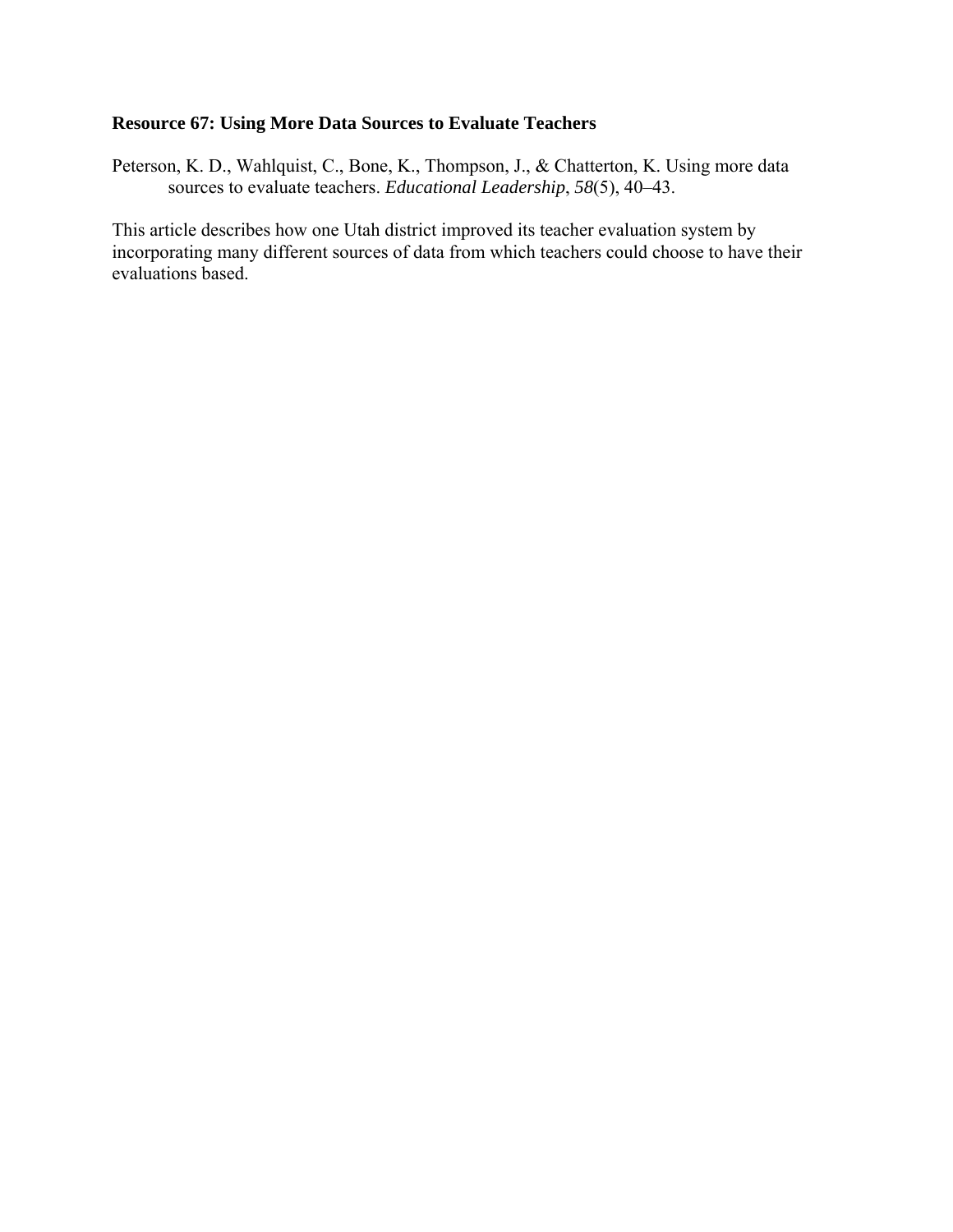# **Strategy 5: Examine Policies and Structures That Can Support Effective Teachers**

School leaders can support highly effective teachers by ensuring that the organizational structure of the school is conducive to their needs. This includes the effective use of time and data use, and ensuring manageable class sizes, reasonable workloads, and adequate facilities.

# **Substrategy 5.1: Use Time Effectively**

#### **Resource 68: Prisoners of Time**

Education Commission of the States. (2005). *Prisoners of time.* (Reprint of the 1994 report of the National Education Commission on Time and Learning). Denver, CO: Author. Retrieved March 3, 2008, from [http://www.eric.ed.gov/ERICDocs/data/ericdocs2sql/content\\_storage\\_01/0000019b/80/1](http://www.eric.ed.gov/ERICDocs/data/ericdocs2sql/content_storage_01/0000019b/80/1b/b9/60.pdf) [b/b9/60.pdf](http://www.eric.ed.gov/ERICDocs/data/ericdocs2sql/content_storage_01/0000019b/80/1b/b9/60.pdf) 

The Education Commission of the States provides an online, updated reprint of this publication with examples of how districts (and states) have used time more effectively to improve student learning. In addition to the direct benefits for students, one component of this is the use of time for teacher preparation, planning, collaboration, and professional growth. The report compares the U.S. education system with those of other countries.

#### **Resource 69: Critical Issue: Finding Time for Professional Development**

Cook, C. J., & Fine, C. (1997). *Critical issue: Finding time for professional development.* Oak Brook, IL: North Central Regional Educational Laboratory. Retrieved March 3, 2008, from http://www.ncrel.org/sdrs/areas/issues/educatrs/profdevl/pd300.htm

This source addresses how to make teacher professional development part of the daily worklife of teachers, rather than a one-off event. The views of scholars and practitioners are presented and practical guidance is provided, from goals, action options, and common implementation pitfalls to examples of real-life experiences where the use of time has been arranged so as to allow for professional development.

#### **Resource 70: Critical Issue: Providing More Time for Professional Development**

McCaw, D., Watkins, S., & Borgia, L. (2004). *Critical issue: Providing more time for professional development.* Naperville, IL: North Central Regional Educational Laboratory. Retrieved March 3, 2008, from <http://www.ncrel.org/sdrs/areas/issues/educatrs/profdevl/pd600.htm>

Drawing upon the previous resource, this follow-up publication provides examples of the types of structures for time management that schools and districts have implemented in order to ensure that professional development and learning are possible. These include arrangements using traditional strategies, extended calendars, creative scheduling embedded into the contract day,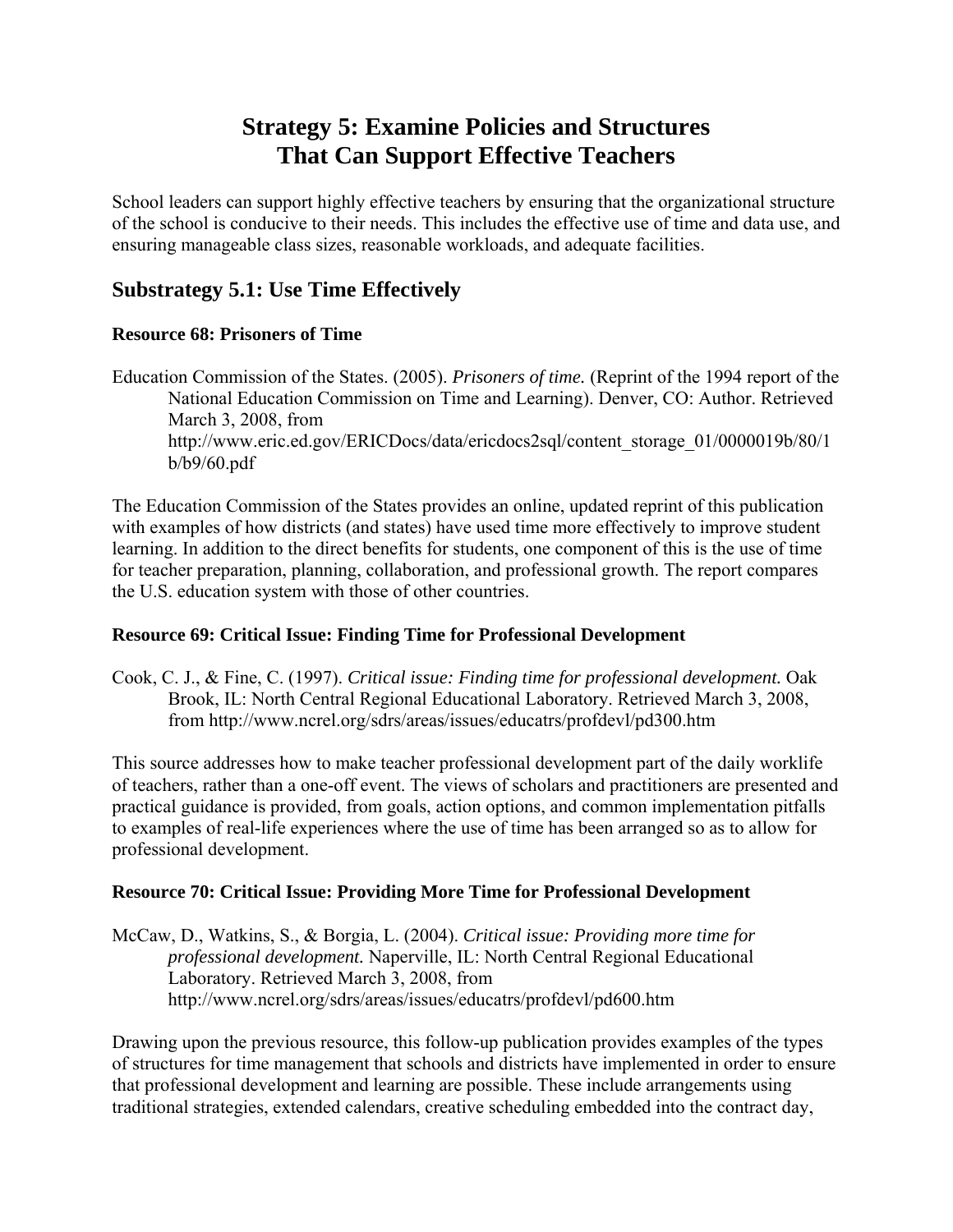customized group learning, online opportunities for professional development, and business partnerships. The goals, action options, implementation pitfalls, and illustrative examples of the experiences of schools or school districts are presented.

#### **Resource 71: On the Clock: Rethinking the Way Schools Use Time**

Silva, E. (2007). *On the clock: Rethinking the way schools use time*. Washington, DC: Education Sector. Retrieved March 3, 2008, from http://www.educationsector.org/usr\_doc/OntheClock.pdf

Silva discusses the benefits of extending the school day or year. She provides a summary of what the research shows about the importance of four different types of time: allocated school time, allocated class time, instructional time, and academic learning time. Recommendations for implementing changes in the way time is used are described. Although some of the policies can be decided only at the district or state level, others, such as block scheduling, may fall within the discretion of principals and other school leaders.

# **Substrategy 5.2: Use Data Effectively**

#### **Resource 72: Guide to Using Data in School Improvement Efforts**

Learning Point Associates. (2004). *Guide to using data in school improvement efforts: A compilation of knowledge from data retreats and data use at Learning Point Associates.* Naperville, IL: Author. Retrieved March 3, 2008, from http://www.learningpt.org/pdfs/datause/guidebook.pdf

This beginner's guide to using data guides school leaders through the steps of establishing a leadership team, collecting appropriate data, analyzing patterns in the data, developing hypotheses, and committing to goals and strategies to move forward in improving student achievement in light of the findings.

#### **Resource 73: Using Data to Discipline**

Colvin, G. (2007, October–November). Using data to discipline. *Scholastic Administrator.* Retrieved March 3, 2008, from http://content.scholastic.com/browse/article.jsp?id=3748038

Colvin details the steps that school and district leaders can take to effectively use data to improve student discipline.

#### **Resource 74: Data-Informed Leadership in Education**

Knapp, M. S., Swinnerton, J. A., Copland, M. A., & Monpas-Huber, J. (2006). *Data-informed leadership in education.* Seattle, WA: Center for the Study of Teaching and Policy. Retrieved March 3, 2008, from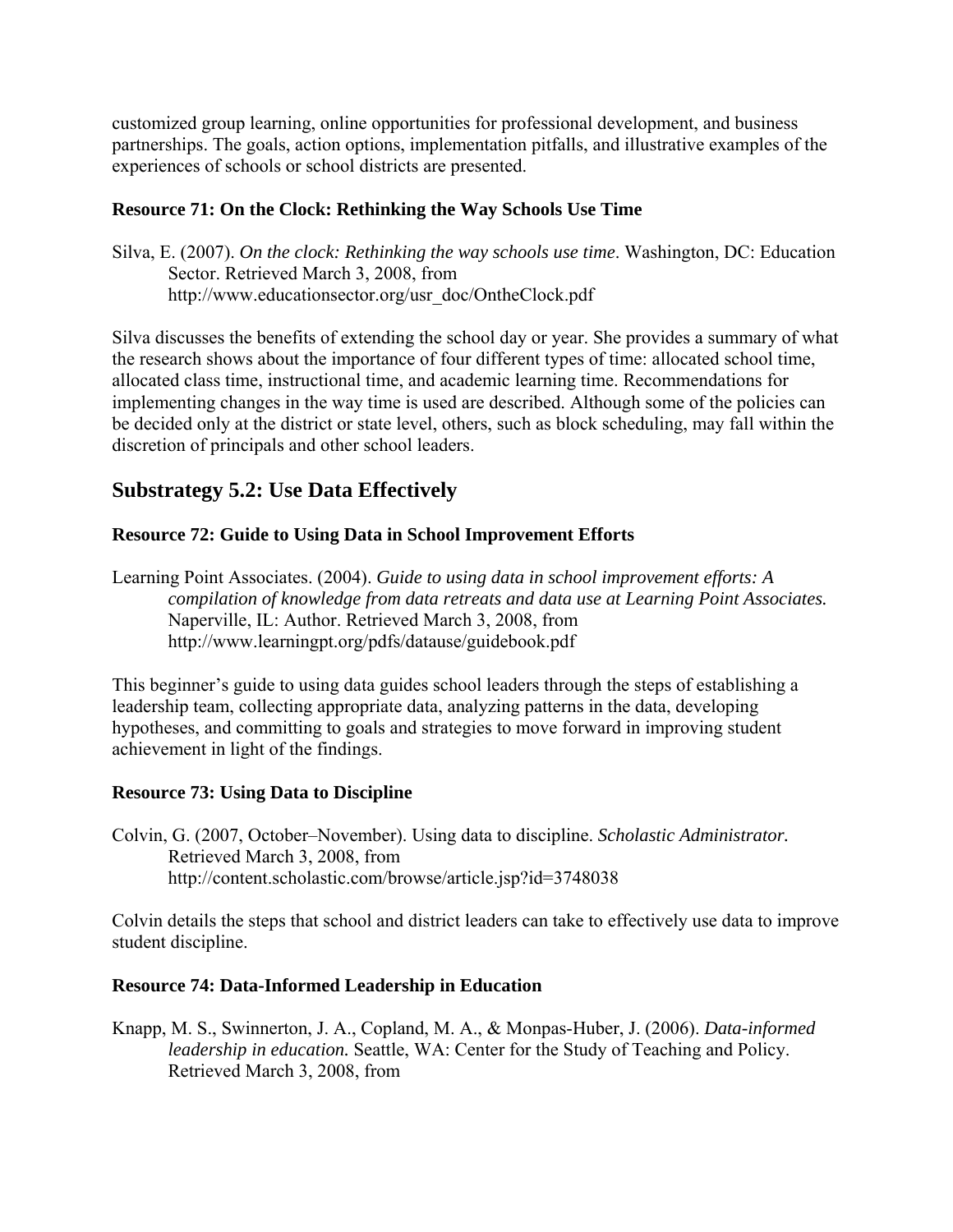[http://www.wallacefoundation.org/NR/rdonlyres/619CB3C4-60FA-40C7-87EC-](http://www.wallacefoundation.org/NR/rdonlyres/619CB3C4-60FA-40C7-87EC-6DDFC6CF76C1/0/DataInformedLeadershipinEducation.pdf)[6DDFC6CF76C1/0/DataInformedLeadershipinEducation.pdf](http://www.wallacefoundation.org/NR/rdonlyres/619CB3C4-60FA-40C7-87EC-6DDFC6CF76C1/0/DataInformedLeadershipinEducation.pdf) 

The Center for the Study of Teaching and Policy describes data-informed leadership and common and emerging practices in states, districts, and schools. Examples include the types of leadership activities that data are used for and the types of data that typically are available to school leaders. The enduring dilemmas and challenges of using data in schools also are discussed.

# **Substrategy 5.3: Ensure Adequate Facilities and Workloads**

#### **Resource 75: The Workplace Matters: Teacher Quality, Retention, and Effectiveness**.

Moore Johnson, S. (2006). *The workplace matters: Teacher quality, retention, and effectiveness*. Washington, DC: National Education Association. Retrieved March 3, 2008, from <http://www.nea.org/research/bestpractices/images/wcreport.pdf>

Moore Johnson defines seven components of teachers' working conditions that are important in determining who enters and stays in the profession and how effectively they are able to teach. She outlines some of the problems with out-of-field teaching. This includes the obvious hindrances faced by students, as well as the frustration and dissatisfaction felt by teachers. Split assignments also are cited as problematic for some teachers, as are unmanageable teaching loads. The importance of safe, clean, well-equipped facilities also is highlighted.

#### **Resource 76: The Educational Adequacy of New Jersey Public School Facilities**

Schneider, M. (2004). *The educational adequacy of New Jersey public school facilities: Results from a survey of principals.* Newark, NJ: Education Law Center. Retrieved March 3, 2008, from [http://edlawcenter.org/ELCPublic/elcnews\\_040510\\_PrincipalsSurvey.pdf](http://edlawcenter.org/ELCPublic/elcnews_040510_PrincipalsSurvey.pdf) 

Schneider surveys New Jersey principals about the conditions of their school facilities and their ability to manage them. He finds that a substantial number of New Jersey principals do not believe that their facilities are adequate for recruiting and retaining teachers. In addition, they do not believe they received adequate training in facility management.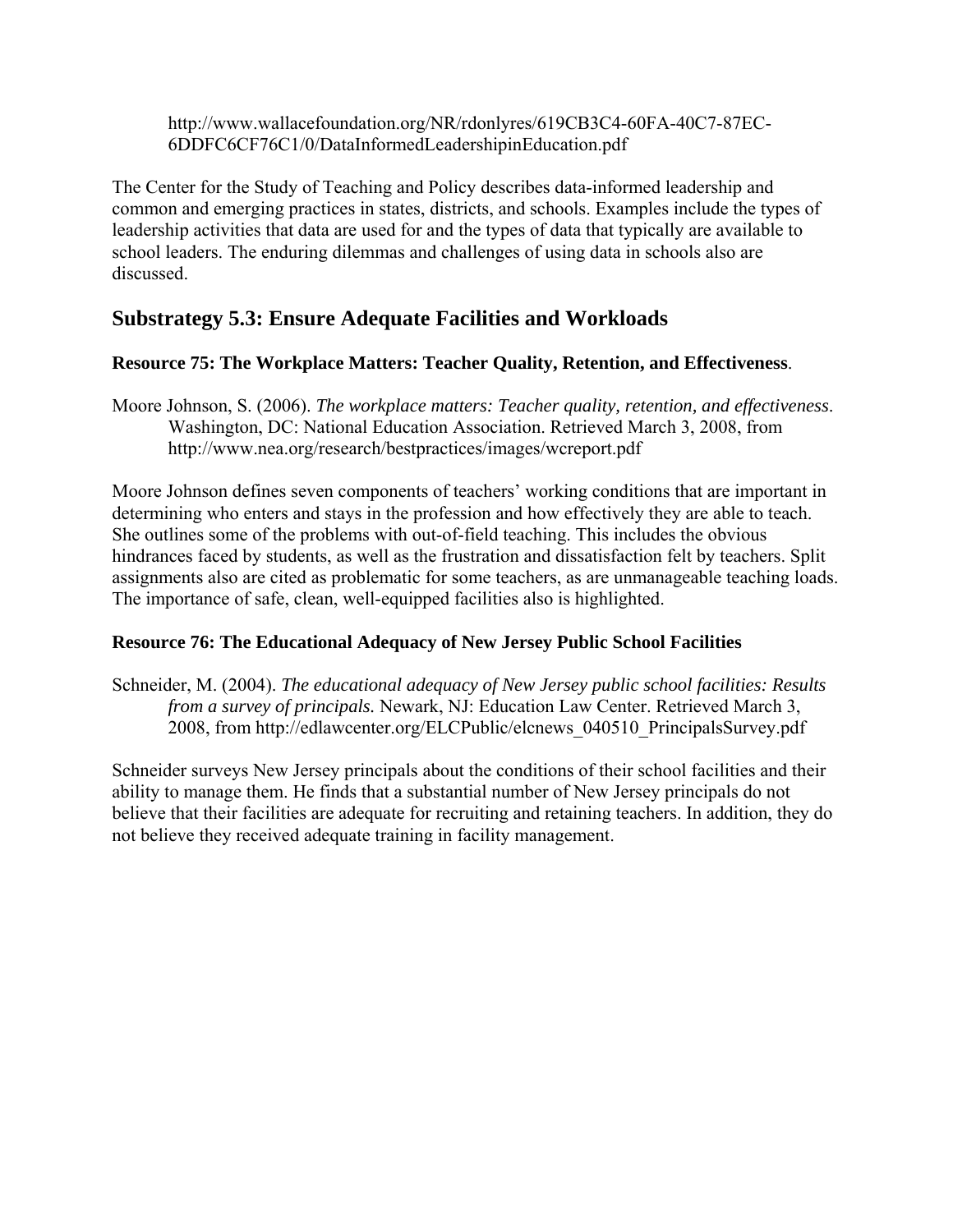# **Strategy 6: Provide Effective Instructional Leadership**

#### **Resource 77: How Leadership Influences Student Learning**

Leithwood, K., Seashore Louis, K., Anderson, S., & Wahlstrom, K. (2004). *How leadership influences student learning*. New York: The Wallace Foundation. Retrieved March 3, 2008, from [http://www.wallacefoundation.org/NR/rdonlyres/E3BCCFA5-A88B-45D3-](http://www.wallacefoundation.org/NR/rdonlyres/E3BCCFA5-A88B-45D3-8E27-B973732283C9/0/ReviewofResearchLearningFromLeadership.pdf) [8E27-B973732283C9/0/ReviewofResearchLearningFromLeadership.pdf](http://www.wallacefoundation.org/NR/rdonlyres/E3BCCFA5-A88B-45D3-8E27-B973732283C9/0/ReviewofResearchLearningFromLeadership.pdf) 

The authors draw attention to the importance of curricular coherence over a sustained period of time and extracurricular activities. Particular attention is paid to the curricular and instructional needs of economically, socially, and culturally disadvantaged students.

#### **Resource 78: The Workplace Matters: Teacher Quality, Retention, and Effectiveness**

Moore Johnson, S. (2006). *The workplace matters: Teacher quality, retention, and effectiveness*. Washington, DC: National Education Association. Retrieved March 3, 2008, from <http://www.nea.org/research/bestpractices/images/wcreport.pdf>

This paper draws attention to what teachers have been saying about the need for aligned curricula and assistance with meeting the state's curriculum framework. Teachers have been frustrated by curricula that are too prescriptive. Approaches for ensuring that the resources and materials needed to implement the curriculum also are discussed.

#### **Resource 79: Interstate School Leaders Licensure Consortium (ISLLC) Standards for School Leaders**

The Council of Chief State School Officers. (1996). *Interstate school leaders licensure consortium: Standards for school leaders.* Washington, DC: Author. Retrieved March 3, 2008, from<http://www.ccsso.org/content/pdfs/isllcstd.pdf>

The second of the ISLLC's Standards for School Leaders is advocating, nurturing, and sustaining a school culture and instructional program conducive to student learning and staff professional growth. This resource spells out the knowledge, dispositions, and performances that satisfy this standard.

#### **Resource 80: A Case Study of Key Effective Practices in Ohio's Improved School Districts**

Kercheval, A., & Newbill, S. (2002). *A case study of key effective practices in Ohio's improved school districts.* Bloomington, IN: Indiana Center for Evaluation. Retrieved March 3, 2008, from http://ceep.indiana.edu/projects/PDF/200202 Key Effec Prac Final Report.pdf

This study of key effective practices in Ohio's improved school districts reveals that curricular alignment was the most effective strategy for improving student performance. This article discusses these districts' use of curriculum mapping and changes in instructional practices, and it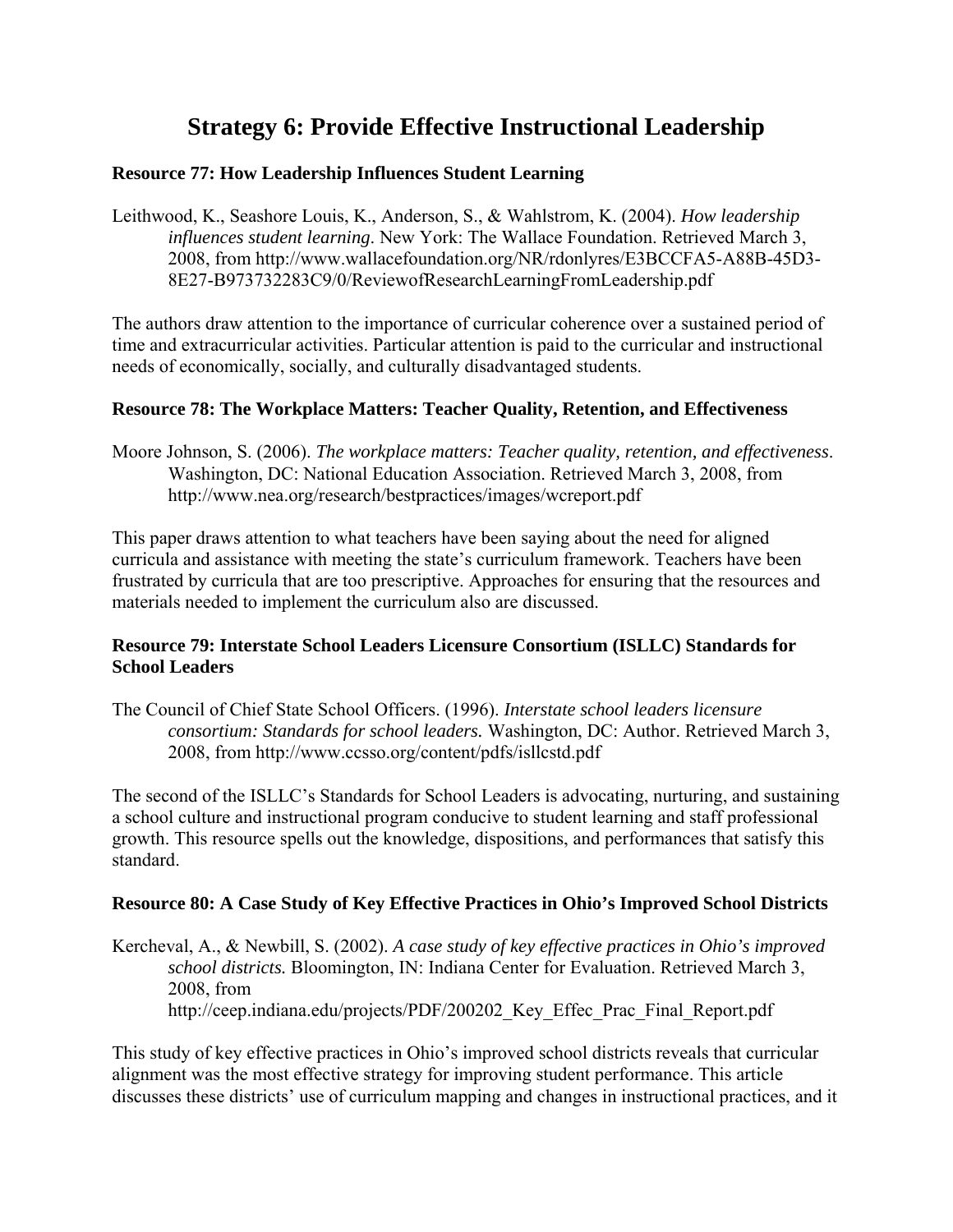delineates the responsibilities of district leaders, school principals, and teachers in developing curricular alignment.

#### **Resource 81: A Simple Curriculum Alignment Activity for High School Faculties**

Johnston, H. (n.d.). *A simple curriculum alignment activity for high school faculties.* Omaha, NE: The Principals Partnership, Union Pacific Foundation. Retrieved March 3, 2008, from <http://principalspartnership.com/curricalignment.html>

This resource presents one Florida principal's suggestions for facilitating curricular alignment and faculty awareness of instructional standards through a structured plan of action.

#### **Resource 82: Education Leadership Policy Toolkit**

Education Commission of the States. (n.d.). *Education leadership policy toolkit.* Denver, CO: Author. Retrieved March 3, 2008, from [http://www.ecs.org/MetLifeToolkit/index](http://www.ecs.org/MetLifeToolkit/index-home.html)home html

The Education Commission of the State's MetLife Education Leadership Policy Toolkit includes a section on instruction, which outlines the roles in supporting high-quality instruction that are played by state-, district-, and school-level officials. It also provides audio recordings of interviews on the topic with various stakeholders.

#### **Resource 83: Out of the Office and Into the Classroom**

Holland, H. (n.d.). *Out of the office and into the classroom: An initiative to help principals focus on instruction.* Seattle, WA: Center for the Study of Teaching and Policy. Retrieved March 3, 2008, from [http://www.wallacefoundation.org/NR/rdonlyres/C26B9A09-516B-](http://www.wallacefoundation.org/NR/rdonlyres/C26B9A09-516B-43FF-92EC-7133A18EF22C/0/UWWallaceholland_sof_1017.pdf)[43FF-92EC-7133A18EF22C/0/UWWallaceholland\\_sof\\_1017.pdf](http://www.wallacefoundation.org/NR/rdonlyres/C26B9A09-516B-43FF-92EC-7133A18EF22C/0/UWWallaceholland_sof_1017.pdf) 

This article describes how one new school principal in Kentucky transformed from a taskdominated agenda to one that allowed her to visit every classroom at least once a week. This allowed her to drastically increase the amount of time focused on instruction and learning. The key behind the transformation was a trained school administration manager.

### **Resource 84: Leadership Matters: Building Leadership Capacity**

Barkley, S., Bottoms, G., Feagin, C. H., & Clark, S. (2001). *Leadership matters: Building leadership capacity.* Atlanta, GA: Southern Regional Education Board Retrieved March 3, 2008, from http://www.wallacefoundation.org/NR/rdonlyres/6EDB66BA-884F-4E70- 93BB-3C90485D0238/0/LeadershipMatters.pdf

This report focuses on what school leaders do to create curriculum and instruction that improves student achievement and how they demonstrate that all students can master a challenging curriculum, among other things. Some strategies are recommended, such as modeling learning, providing compelling reasons for others to learn, and creating a coaching environment for continual growth.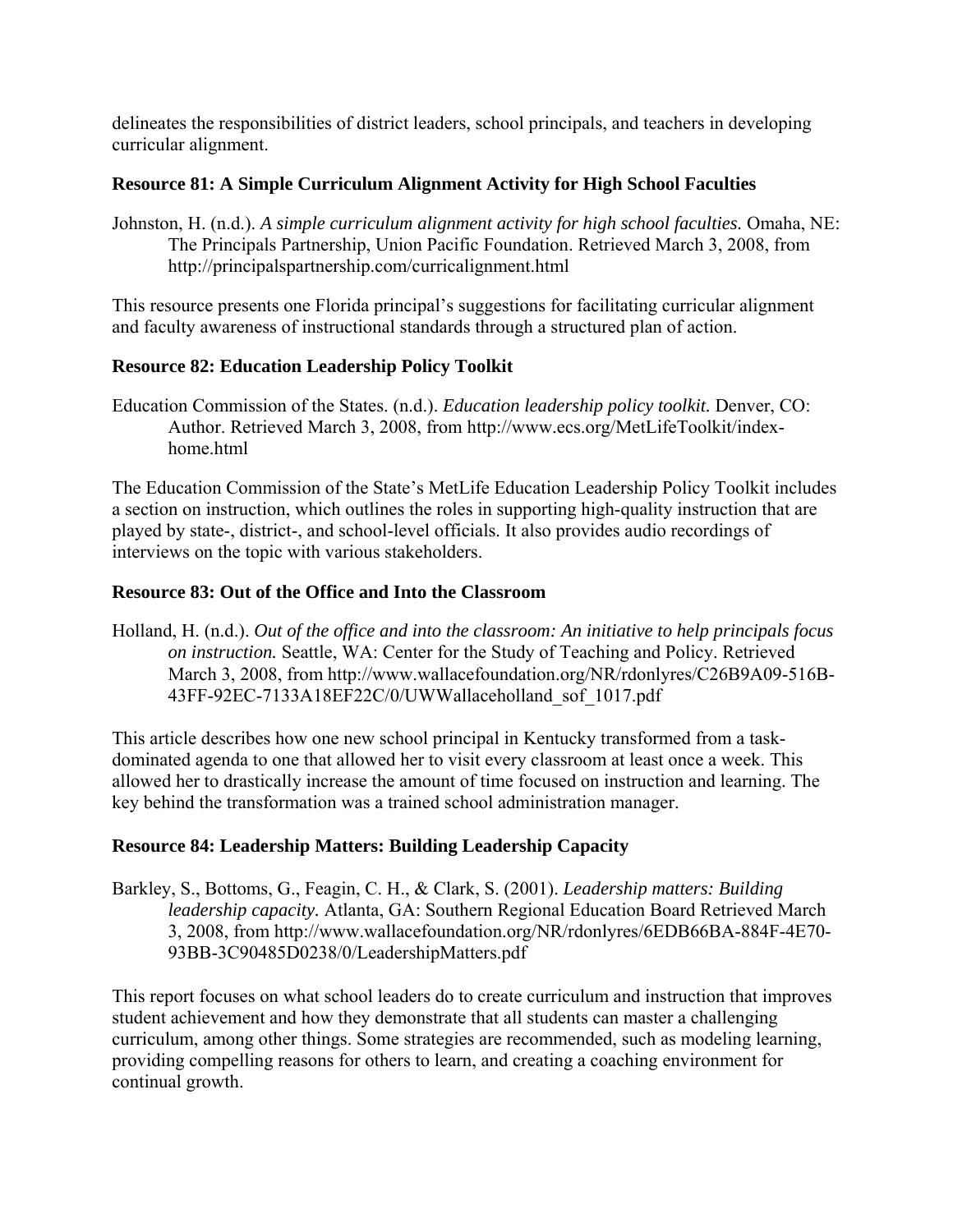# **Real-Life Examples**

## **Example 1: Mead Valley School, California**

Located in California, Mead Valley School is one of the poorest in the country. In almost every conceivable way, its students are very much underprivileged. Yet the school managed to beat the odds and sustain high levels of academic achievement. School leaders turned Mead Valley School around using five main strategies (Reeves, 2007):

- **1. School leaders developed a common curriculum and assessment scheme.** This ensured that all teachers were on the same page and were able to plan lessons knowing where they fit into a cohesive and meaningful curriculum. Both internal and external assessments were used, the key being that these were more rigorous than the final state assessments.
- **2. School leaders used time effectively to promote literacy.** Every day, three hours were set aside to learn English, with special accommodation available for English language learners (ELL). No interruptions or other activities were allowed during these hours.
- **3. School leaders made time available for collaboration among teachers.** Every Wednesday from 1 p.m. to 3 p.m., teachers met to collaborate. All teachers participated, and there was a clear focus on student learning. During this time, data were analyzed, students in need of intervention were identified, and best practices were discussed.
- **4. School leaders worked to develop a school culture that built emotional confidence for students and faculty.** Recognition ceremonies and rewards highlighted achievements, success, and hope, which led to feelings of optimism and enthusiasm.
- **5. School leaders evaluated teachers and acted on those evaluations so that the school culture was not hampered by inadequate teaching.** Teacher employment decisions, including several terminations, were made so as to recognize, reward, and promote professional excellence.

Beyond these specific strategies, Mead Valley succeeded because it created a culture of commitment, which extended to all students regardless of their achievement levels and to all staff regardless of their position. From custodians to cafeteria staff, student achievement was embraced and emphasized.

Because these practices were applied consistently by a dedicated staff, the school's aspirations materialized. Even despite a new principal taking over where those school leaders left off, academic performance continued to improve for more than half a decade. There may be no silver bullet solution, and certainly no quick fix, but this school, like many others, demonstrated that with sustained effort, widespread and genuine concern for the academic achievement of students, and some guiding strategies that have a history of success, school leaders can and do turn around poorly performing schools.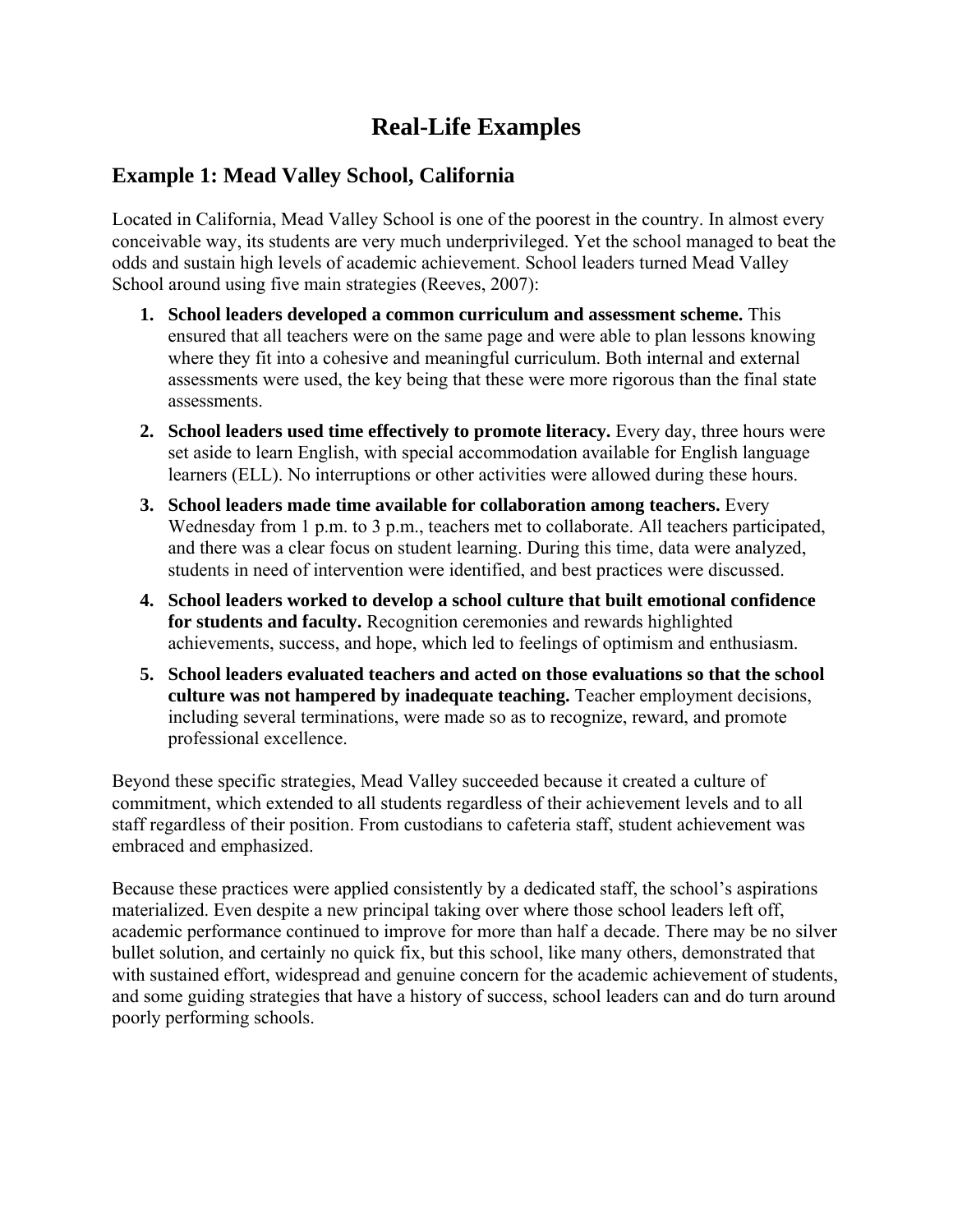# **Example 2: Garfield Elementary School, Michigan**

Garfield Elementary School serves as a real-world example of how, with a bit of creativity, it is possible for school leaders to find the time and resources necessary for teacher collaboration.

Although it can be difficult to coordinate 60 to 90 minutes of uninterrupted time into multiple teachers' schedules, anything less often is insufficient. Since 1998, Garfield Elementary School has managed to provide teachers with this time on a weekly basis by adopting the following strategies (Khorsheed, 2007):

- **1. School leaders used special teachers strategically.** The schedules of physical education, art, and music teachers were developed with particular attention to allowing for the coordination of other teachers nonclassroom time.
- **2. School leaders scheduled recess periods strategically.** Rather than scheduling recess periods haphazardly as may be the case in some elementary schools, Garfield school leaders coordinated the pairing of recesses and the length of the periods so as to allow for adequate time for teacher collaboration.
- **3. School leaders used Title I funds strategically.** Specifically, Garfield school leaders hired two part-time teachers with their Title I funds. They provided additional instructional support for students, while allowing teams of teachers to meet together at the same time.
- **4. School leaders grouped students strategically.** In the nonacademic classes, such as music and physical education, class size was increased from 20 students to 30 students. By scheduling recess directly after these classes, it was possible for two specialist teachers to dedicate sufficient time for three classroom teachers to work together collaboratively for at least an hour.

Effective school leaders do not sit back and hope that collaboration will occur among colleagues; rather, effective school leaders design teacher timetables that are conducive to collaborative processes.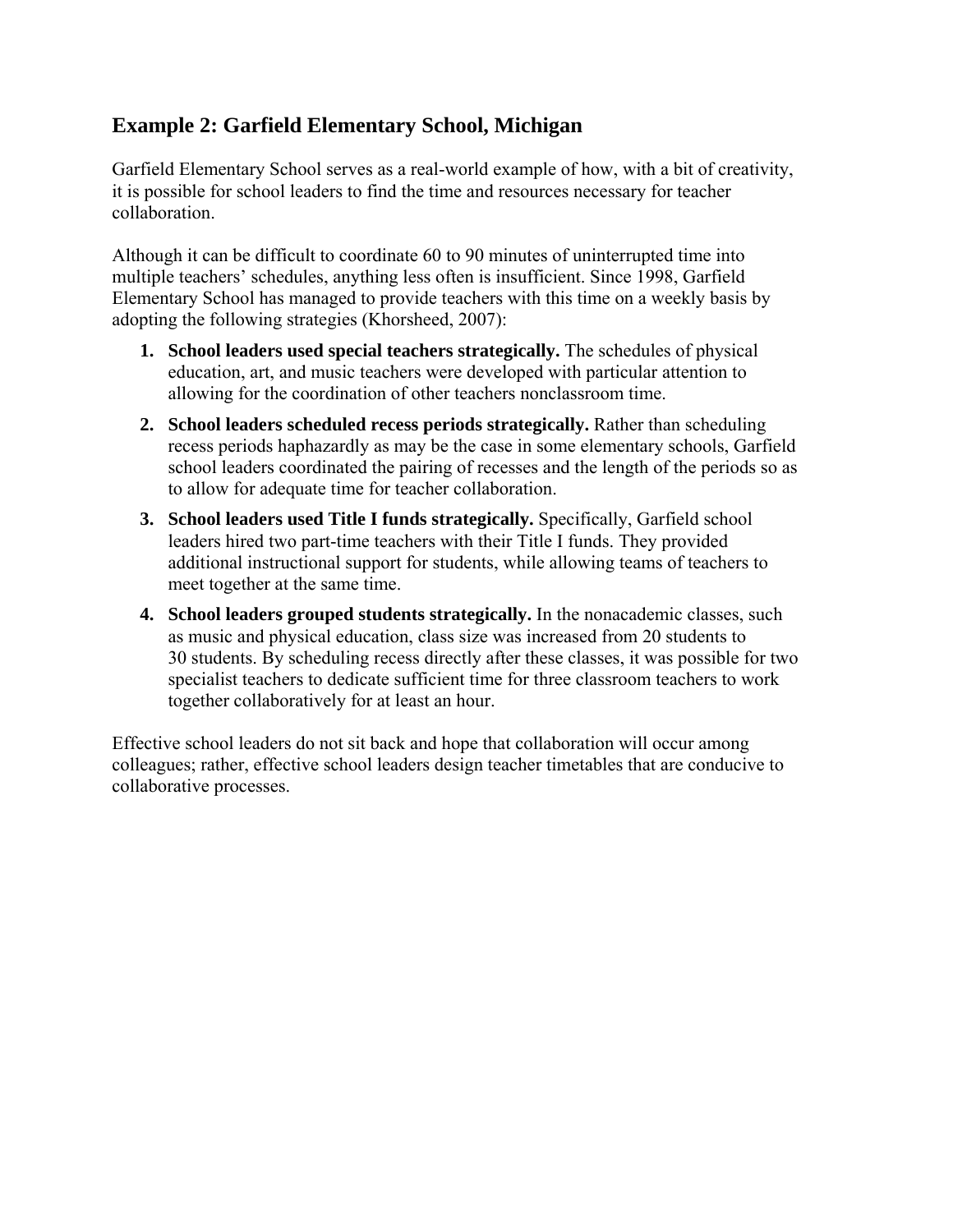## **References**

- Barber, M., & Mourshed, M. (2007). *How the world's best-performing school systems come out on top.* New York: McKinsey & Company. Retrieved March 3, 2008, from [http://www.mckinsey.com/clientservice/socialsector/resources/pdf/Worlds\\_School\\_Syste](http://www.mckinsey.com/clientservice/socialsector/resources/pdf/Worlds_School_Systems_Final.pdf) ms Final.pdf
- Kardos, S. M., Johnson, S. M., Peske, H. G., Kauffman, D., & Liu, E. (2001). Counting on colleagues: New teachers encounter the professional cultures of their schools. *Educational Administration Quarterly*, *37*(2), 250–290.
- Khorsheed, K. (2007). Four places to dig deep: To find more time for teacher collaboration. *Journal of Staff Development, 28*(2), 43–45.
- Leithwood, K., Day, C., Sammons, P., Harris, A., & Hopkins, D. (2006). *Seven strong claims about successful school leadership.* Nottingham, England: National College of School Leadership. Retrieved March 3, 2008, from [http://www.npbs.ca/2007](http://www.npbs.ca/2007-elements/pdfs/seven-strong%20claims.pdf) [elements/pdfs/seven-strong%20claims.pdf](http://www.npbs.ca/2007-elements/pdfs/seven-strong%20claims.pdf)
- Leithwood, K., Seashore Louis, K., Anderson, S., & Wahlstrom, K. (2004). *How leadership influences student learning*. New York: The Wallace Foundation. Retrieved March 3, 2008, from [http://www.wallacefoundation.org/NR/rdonlyres/E3BCCFA5-A88B-45D3-](http://www.wallacefoundation.org/NR/rdonlyres/E3BCCFA5-A88B-45D3-8E27-B973732283C9/0/ReviewofResearchLearningFromLeadership.pdf) [8E27-B973732283C9/0/ReviewofResearchLearningFromLeadership.pdf](http://www.wallacefoundation.org/NR/rdonlyres/E3BCCFA5-A88B-45D3-8E27-B973732283C9/0/ReviewofResearchLearningFromLeadership.pdf)
- Moore Johnson, S., Kardos, S. M., Kauffman, D., Liu, E., & Donaldson, M. L. (2004, October). The support gap: New teachers' early experiences in high-income and low-income schools. *Education Policy Analysis Archives, 12*(61). Retrieved March 3, 2008, from http://epaa.asu.edu/epaa/v12n61/
- National Comprehensive Center for Teacher Quality and Public Agenda. (2007). *Lessons learned: New teachers talk about their jobs, challenges, and long-range plans.* Washington, DC: Author. Retrieved March 3, 2008, from [http://www.publicagenda.com/lessonslearned1/pdfs/lessons\\_learned\\_1.pdf](http://www.publicagenda.com/lessonslearned1/pdfs/lessons_learned_1.pdf)
- Peterson, K. (1995). *Critical issue: Building a collective vision*. Oak Brook, IL: North Central Regional Educational Laboratory. Retrieved March 3, 2008, from <http://www.ncrel.org/sdrs/areas/issues/educatrs/leadrshp/le100.htm>
- PricewaterhouseCoopers. (2007). *Independent study into school leadership*. London: Author. Retrieved March 3, 2008, from <http://www.dfes.gov.uk/research/data/uploadfiles/RR818A.pdf>
- Reeves, D. B. (2007). Leading to change/how do you sustain excellence? *Educational Leadership, 65*(3), 86–87. Retrieved February 28, 2008, from http://tinyurl.com/25g5vc